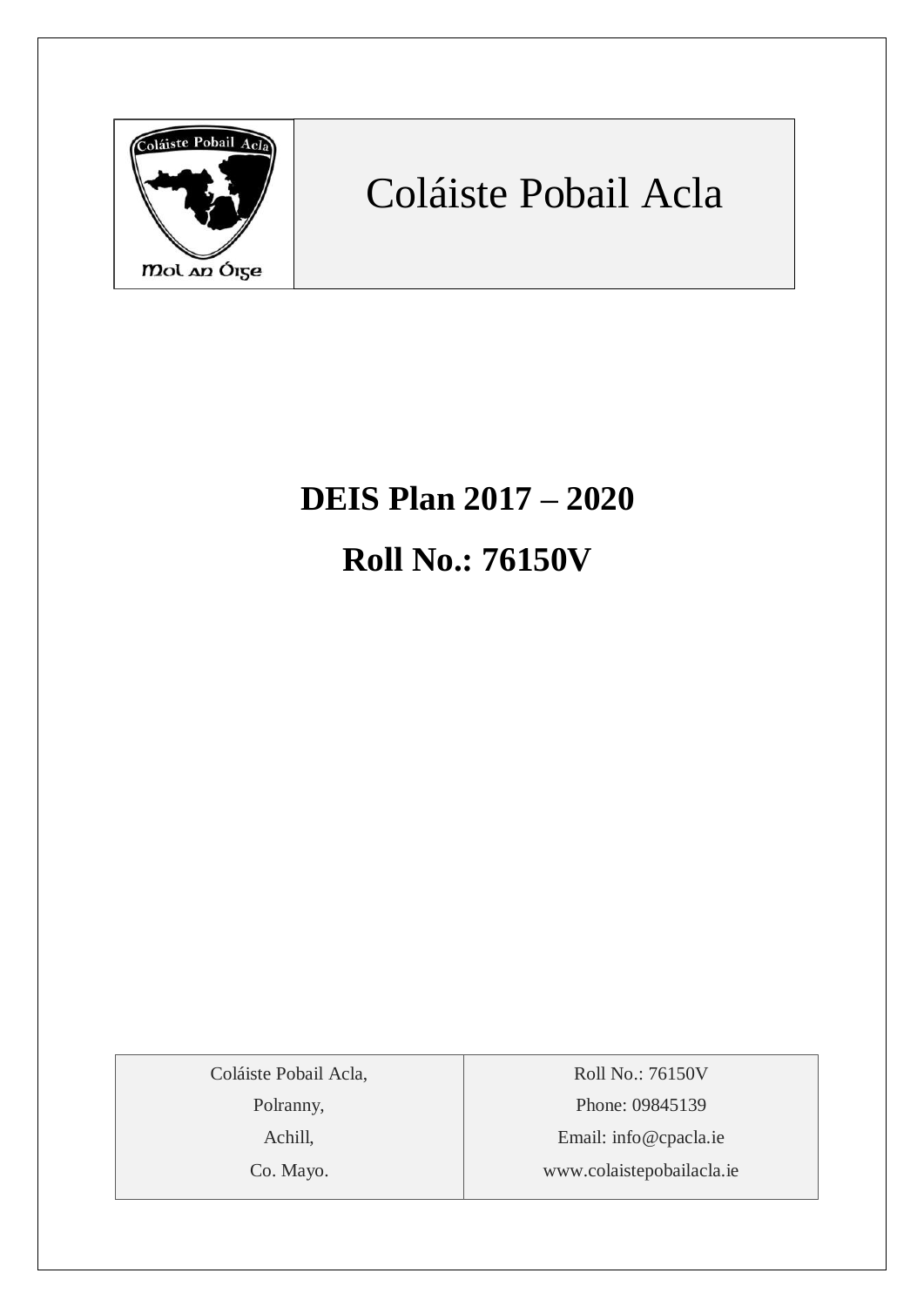## **Contents**

## **1. DEIS: Delivering Equality of Opportunity in Schools**

## **2. DEIS Planning**

- 2.1. Plan to improve Literacy Levels
- 2.2. Plan to improve Numeracy Levels
- 2.3. Plan to improve Pupil Retention
- 2.4. Plan to improve Pupil Attendance Rates
- 2.5. Plan to improve Student Transition from Post-Primary Education
- 2.6. Plan to improve Academic Attainment
- 2.7. Plan to improve Partnership with Parents
- 2.8. Plan to improve Partnership with Others

## **3. Declaration**

[www.colaistepobailacla.ie](http://www.colaistepobailacla.ie/)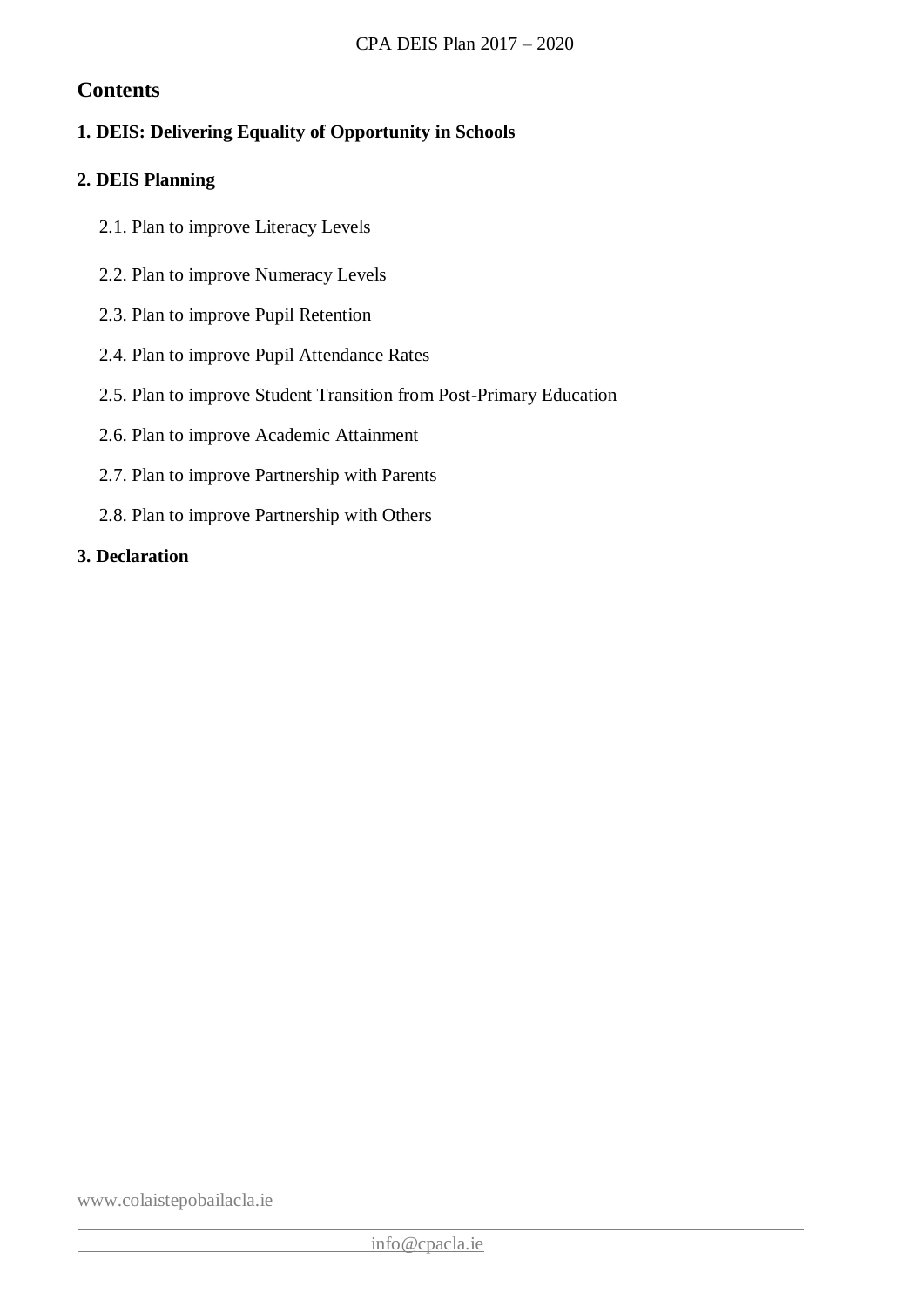## **1. DEIS: Delivering Equality of Opportunity in Schools**

Delivering Equality of Opportunity in Schools (DEIS) plan was launched in 2017 which replaced the 2005 policy in addressing educational disadvantage. This DEIS plan focuses on addressing and prioritising the educational needs of children and disadvantaged communities. Coláiste Pobail Acla was accepted into the DEIS scheme. DEIS provides a system for identifying levels of disadvantage and integrated school supports.

The Vision for the DEIS Plan 2017 is as follows:

*"For Education to more fully become a proven pathway to better opportunities for those in communities at risk of disadvantage and social inclusion."* 

This is followed by the Ambition of the DEIS Plan 2017:

*"To become the best in Europe at harnessing education to break down barriers and stem the cycle of inter-generational disadvantage by equipping learners to participate, succeed and contribute effectively to society in a changing world."*

The five key goals of the DEIS plan 2017 are built upon the goals set out in the Action Plan for Education 2016-2019

- **Goal 1 -** To implement a more robust and responsive Assessment Framework for identification of schools and effective resource allocation.
- **Goal 2 -** To improve the learning experience and the outcomes of pupils in DEIS schools.
- **Goal 3 -** To improve the capacity of school leaders and teachers to engage, plan and deploy resources to their best advantage.
- **Goal 4 -** To support and foster best practice in schools through inter-agency collaboration.
- **Goal 5 -** To support the work of schools by providing the research, information, evaluation and feedback to achieve the goals of the plan.

There are 8 key measures in the DEIS plan 2017

- Literacy
- Numeracy
- Pupil Retention
- Pupil Attendance
- Pupil Transition from Post-Primary Education
- Pupil Academic Attainment

[www.colaistepobailacla.ie](http://www.colaistepobailacla.ie/)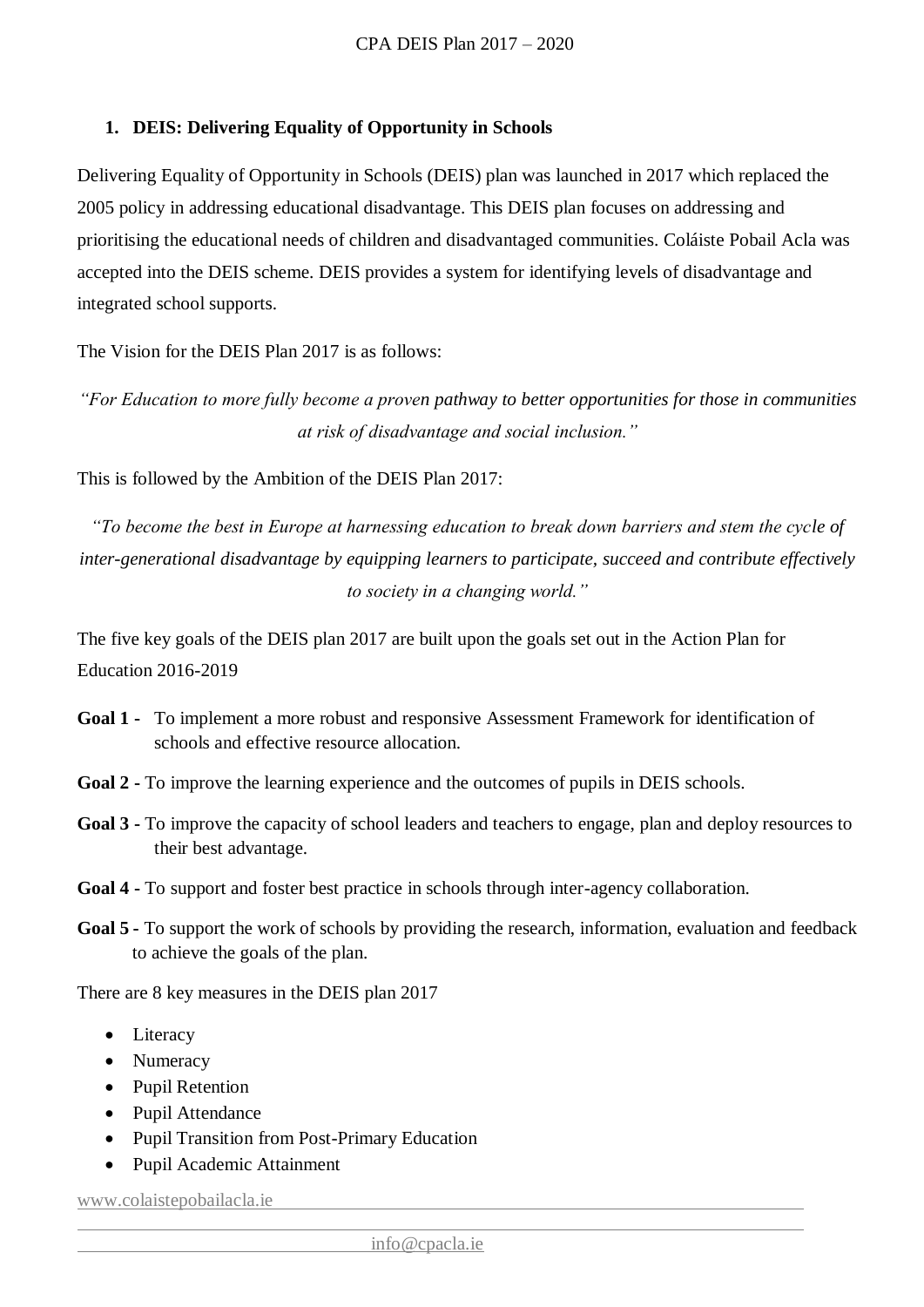- Partnership with Parents
- Partnership with Others

[www.colaistepobailacla.ie](http://www.colaistepobailacla.ie/)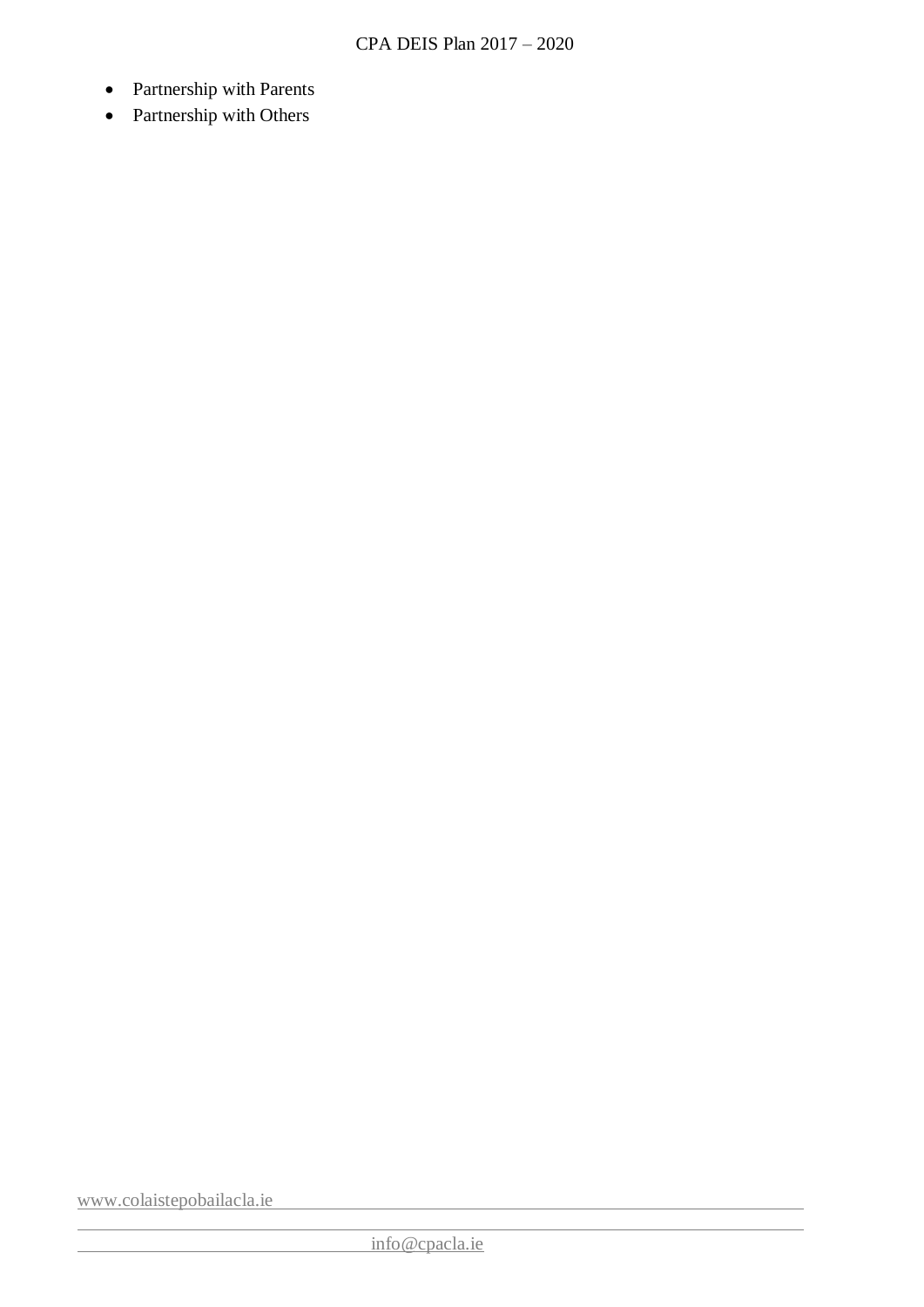## **2. DEIS Planning**

## **2.1. Plan to improve Literacy Levels**

#### **Summary Plan to improve LITERACY LEVELS**

#### **Target(s):**

State in specific terms how LITERACY LEVELS should improve as a result of measures in the school's DEIS plan *(number the targets)*

- **1. Students will perform to the best of their individual ability in oral exams, LCVP interviews, oral presentations as part of the new Junior Cycle. [Baseline data from teachers shows that students struggle to articulate all they know orally. Qualitative data will be gathered post interventions to assess progress.]**
- **2. Reduce the number of students reaching the end of Junior Cycle with a reading age below 12 from 19% to 10% (2nd yr group 2017/2018) and from 10% to 6% (3rd yr group 2017/2018)**
- **3. To maintain a 100% pass rate in Junior Cert Ordinary Level English while ensuring the number of students achieving a distinction grade at ordinary level is in line with, or lower than, the national average.**
- **4. Déanfaimid iarracht An Ghaeilge a chur chun cinn inár scoil ar bhonn laethúil taobh istigh agus taobh amuigh den seomra ranga, trí Ghaeilge neamhfhoirmiúil a úsáid timpeall na scoile.**

#### **Actions:**

 $\overline{a}$ 

State proposed measures (both existing and new) to improve LITERACY LEVELS. *Actions should be sequenced and coordinated over the three years of the plan to achieve maximum effect*

| <b>Measure</b>                                                                          | To address<br>target(s)<br>no. | Who?                             | Lead responsibility | When?   | <b>Resources?</b>                                       |
|-----------------------------------------------------------------------------------------|--------------------------------|----------------------------------|---------------------|---------|---------------------------------------------------------|
| Pose, Pause, Bounce, Pounce will be used by all teachers across subject<br>departments. |                                | All teachers, all<br>departments | Literacy team       | Ongoing | Subject related<br>questions, resources                 |
| Pre-teaching key words; Look, Cover, Write, Check                                       |                                | All teachers, all<br>departments | Literacy team       | Ongoing | Display boards, key<br>word posters and<br>books (JCSP) |
|                                                                                         |                                |                                  |                     |         |                                                         |

<sup>\*</sup> It is possible that a measure may address a number of targets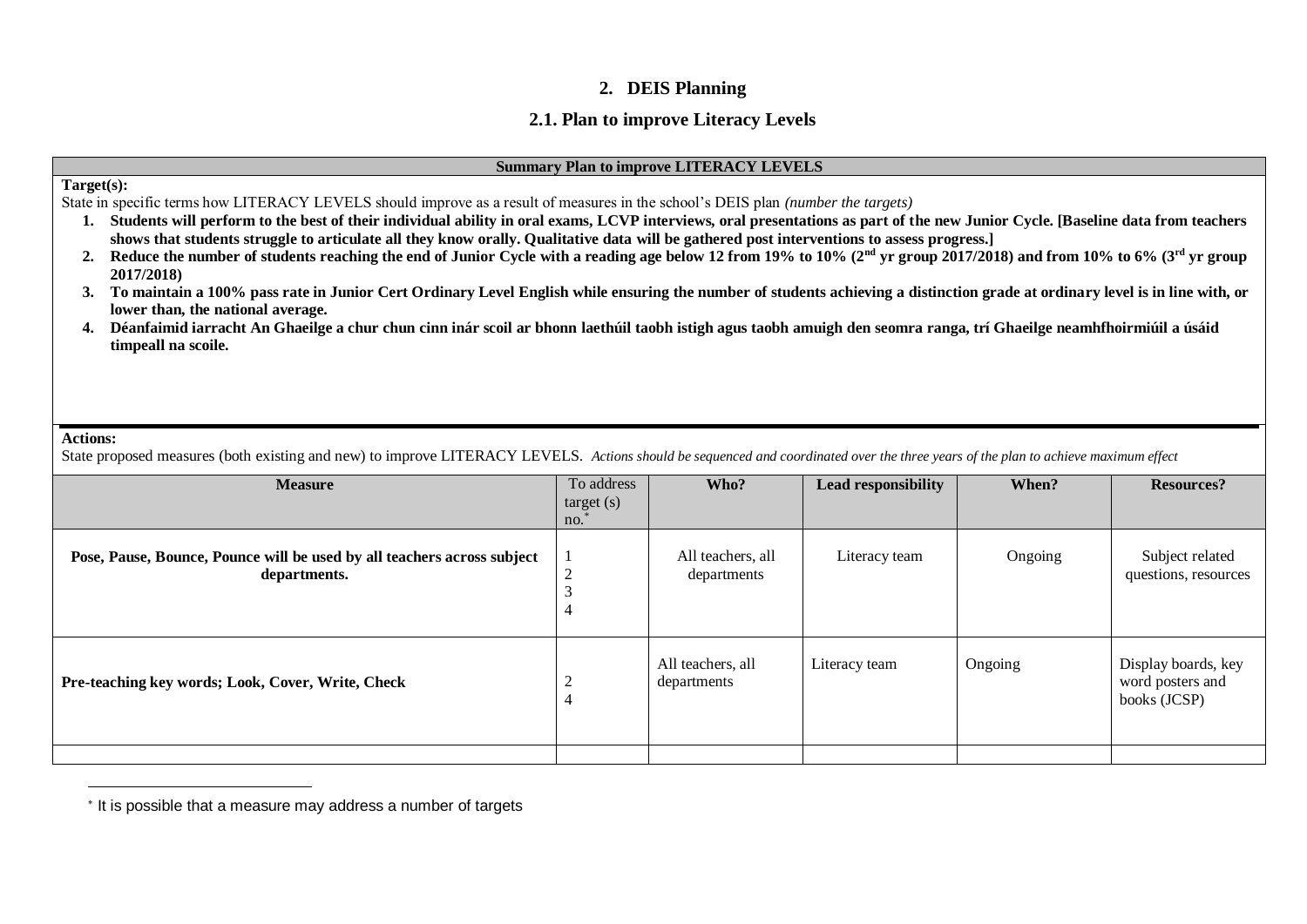| Skimming, scanning, highlighting | All teachers, all<br>departments | Literacy team | Ongoing | Reading material;<br>written word |
|----------------------------------|----------------------------------|---------------|---------|-----------------------------------|
|                                  |                                  |               |         |                                   |

## **Monitoring:**

Subject departments will monitor the value of each of the three interventions periodically; mid-term, Christmas, mid-term and Easter 2020. Subject departments will report back to the literacy team and DEIS committee on their deemed value of each measure.

#### **Evaluation:**

Qualitative evaluation of student oral literacy levels, 2020; department and individual teachers.

Reading age of students measured yearly.

Junior Certificate levels and results monitored yearly.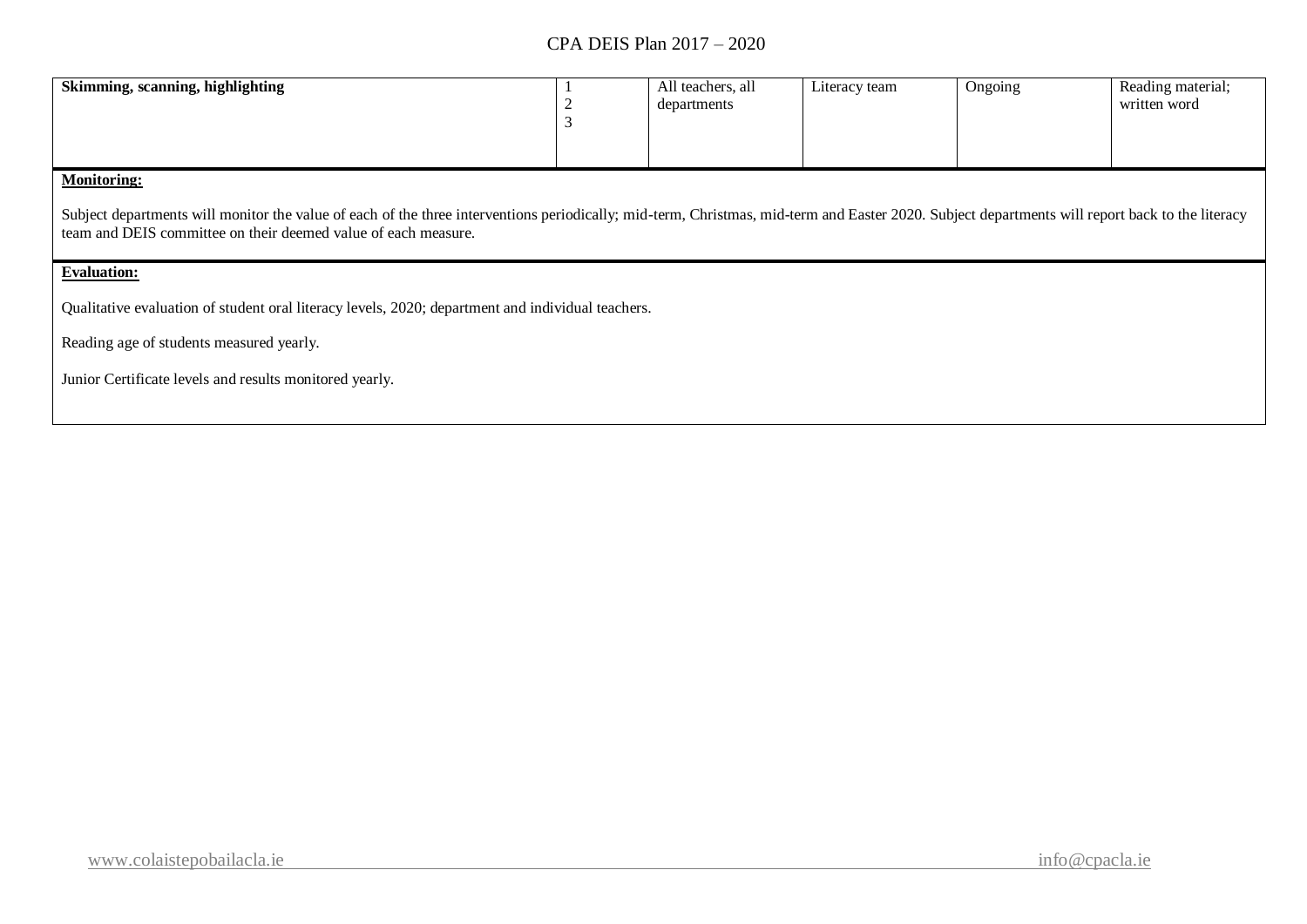## **2.2. Plan to improve Numeracy Levels**

#### **Summary Plan to improve Numeracy Levels**

#### **Target(s):**

State in specific terms how NUMERACY LEVELS should improve as a result of measures in the school's DEIS plan *(number the targets)*

- **1. To reduce the number of students who have reached the end of Junior Cycle with a numeracy level categorised as below average from 16% to 8% (CAT4 Test) by year 3 [yr 1:16% to 12%; yr 2: 12% to 8%]**
- **2. To improve students' numerical attitudes and sense of value in numerical literacy in everyday life.**
- **3. To have a take up of different levels in Leaving Certificate Maths that is reflective of, or better than, the National Average 18% HL, 74% OL, 8% FL. To increase the percentage of LC Students pursuing Maths levels from 19% HL, OL73% and FL 8% 2018 in our school.**

#### **Actions:**

 $\overline{a}$ 

State proposed measures (both existing and new) to improve Numeracy Levels. *Actions should be sequenced and coordinated over the three years of the plan to achieve maximum effect*

| <b>Measure</b>                                                                                                       | To address<br>target(s)<br>no. | Who?      | <b>Lead responsibility</b>                   | When?                     | <b>Resources?</b>                                                                          |
|----------------------------------------------------------------------------------------------------------------------|--------------------------------|-----------|----------------------------------------------|---------------------------|--------------------------------------------------------------------------------------------|
| To have a commonality in numeracy terminology and methodologies<br>across all subject departments.                   |                                | All staff | Maths teachers, led<br>by co-ordinator       | Ongoing from Sept<br>2017 | Formulate booklet in<br>2017/2018;<br>disseminate to<br>departments from<br>September 2018 |
| Team teaching will be used in junior maths classes.                                                                  |                                | Principal | Maths teachers, led<br>by maths co-ordinator | From September<br>2019    | Team teaching cpd<br>(whole staff),<br>provided by PDST<br>August 2019, shared<br>planning |
| Teachers will get students to calculate their percentage results themselves<br>for all assessments where appropriate | ↑                              | All staff | Numeraacy team                               | Ongoing                   | Percentage<br>calculation posters in<br>each classroom                                     |

<sup>\*</sup> It is possible that a measure may address a number of targets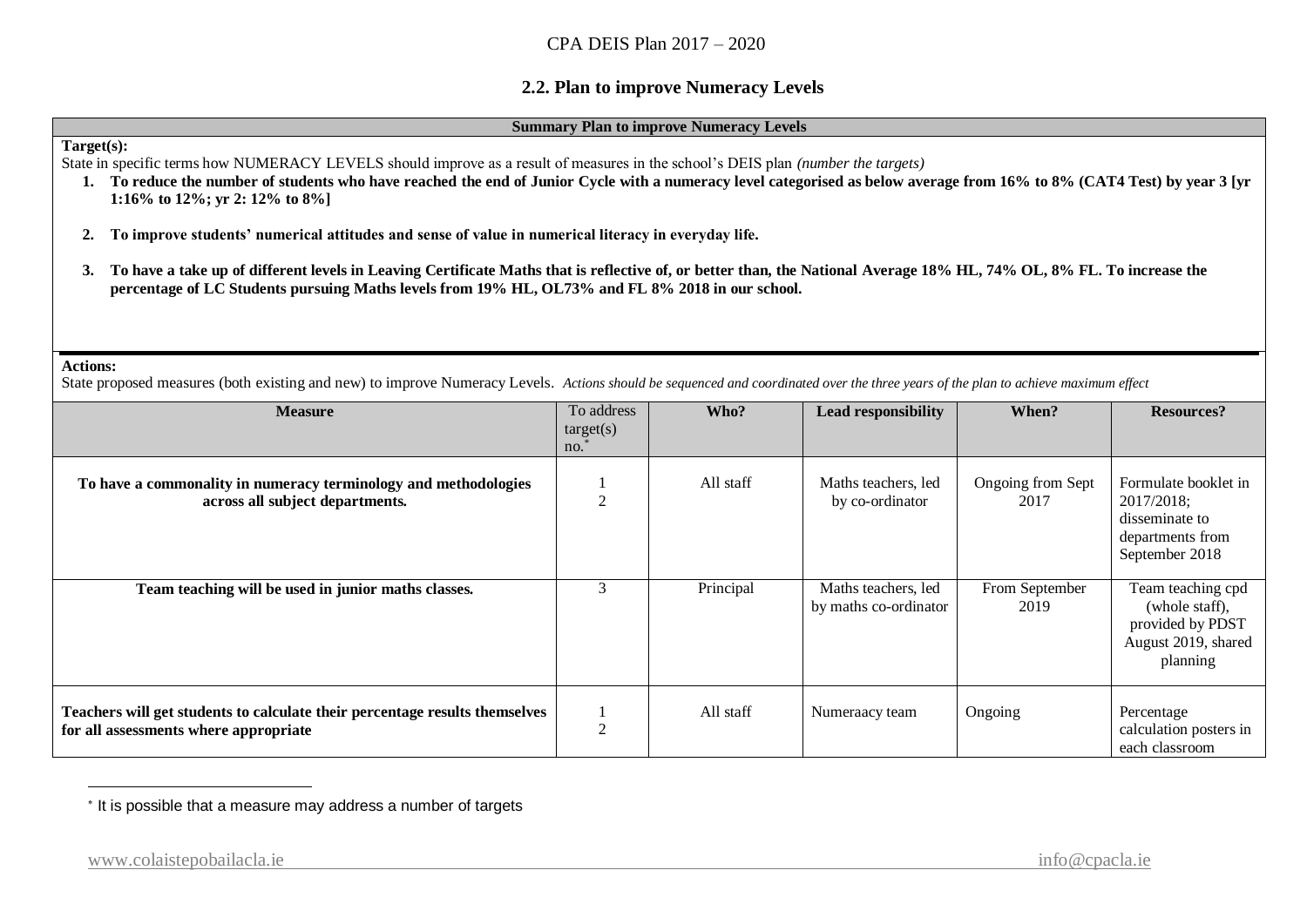| <b>Monitoring:</b>                                                                                                   |  |  |  |  |  |  |  |  |
|----------------------------------------------------------------------------------------------------------------------|--|--|--|--|--|--|--|--|
| Each teacher and department will report back to the numeracy team periodically.                                      |  |  |  |  |  |  |  |  |
| JCSP achievement targets will be used to monitor student progress.                                                   |  |  |  |  |  |  |  |  |
|                                                                                                                      |  |  |  |  |  |  |  |  |
| Records will be collated and checked annually.                                                                       |  |  |  |  |  |  |  |  |
| Monitor standardised tests and results.                                                                              |  |  |  |  |  |  |  |  |
| Through the use of a student survey monitor numeracy initiatives for their efficiency.                               |  |  |  |  |  |  |  |  |
| Staff Feedback on whole school initiatives at planning, department and whole school meetings.                        |  |  |  |  |  |  |  |  |
| Responsibility of Learning support teacher for IEP development for students in L.S classes.                          |  |  |  |  |  |  |  |  |
| Standardised tests. Diagnostic Assessments termly for targeted students                                              |  |  |  |  |  |  |  |  |
| Class tests -monthly depending on subject areas and subject plans                                                    |  |  |  |  |  |  |  |  |
| In-house exams – Twice Yearly                                                                                        |  |  |  |  |  |  |  |  |
| Student and staff questionnaire to assess current numeracy language/terminology used Sept 2018 and again in May 2019 |  |  |  |  |  |  |  |  |

**Evaluation:**

**Numeracy Levels will be evaluated using numeracy tests.**

**Results will be compared with baseline data beginning in first year.**

**A terminal test will be administered at the end of each year to determine whether targets have been reached.**

**An attitudinal survey will be distributed to both the students and staff and these responses will be recorded; before, during and post interventions.**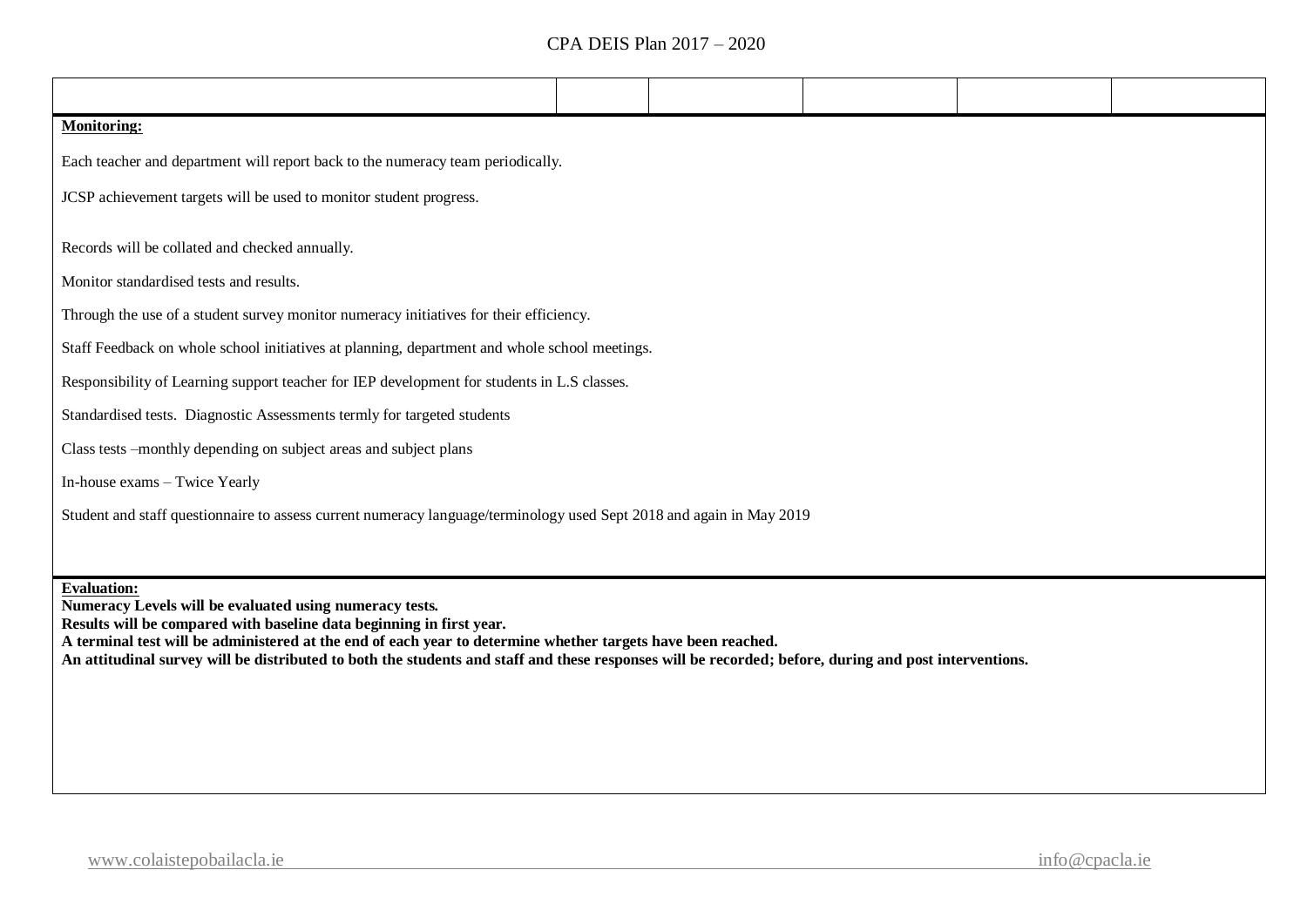## **2.3. Plan to improve Pupil Retention**

#### **Summary Plan to improve Pupil Retention**

#### **Target(s):**

State in specific terms how Retention Rates should improve as a result of measures in the school's DEIS plan *(number the targets)*

**1. To reduce the number of students entering senior cycle but not sitting their Leaving Certificate from 5% (2018) to 2% (2019) to 0% (2020)**

#### **Actions:**

State proposed measures (both existing and new) to improve Retention Rates. *Actions should be sequenced and coordinated over the three years of the plan to achieve maximum effect*

| <b>Measure</b>                                                                                                                                          | To address<br>target(s) | Who?                                                                         | <b>Lead responsibility</b>                             | When?                                 | <b>Resources?</b>                                                                                                                             |
|---------------------------------------------------------------------------------------------------------------------------------------------------------|-------------------------|------------------------------------------------------------------------------|--------------------------------------------------------|---------------------------------------|-----------------------------------------------------------------------------------------------------------------------------------------------|
|                                                                                                                                                         | no.                     |                                                                              |                                                        |                                       |                                                                                                                                               |
| All Junior cycle students will complete J.C.S.P and avail of its initiatives<br>to improve academic attainment and success over 3 years of junior cycle |                         | <b>All Junior Cycle</b><br>teachers                                          | Kevin Shannon,<br><b>JCSP Co-ordinator</b>             | <b>Ongoing from Sept.</b><br>2017     | <b>Teachers materials</b><br><b>Resources for</b><br><b>Numeracy and</b><br>Literacy Initiative,<br>subject statements,<br>initiative funding |
| All senior students will have weekly careers classes to investigate further<br>study opportunities and career pathways                                  |                         | TY, $5^{th}$ & $6^{th}$ yr<br>students                                       | <b>Guidance</b><br>Counsellor.<br><b>Margaret Ebbs</b> | Weekly all year                       | CAO booklets, guest<br>speakers,<br>application forms,<br>college prospecti                                                                   |
| Provide as wide a curriculum as possible to meet the needs of students                                                                                  | $\mathbf{1}$            | <b>Students, Principal</b>                                                   | Principal                                              | Ongoing                               | <b>Teacher allocation,</b><br>curricular<br>concessions                                                                                       |
| <b>Students will be encouraged to do Transition Year</b>                                                                                                |                         | <b>TY Coordinator</b><br><b>Guidance</b><br><b>Counsellor</b>                | <b>Kevin Shannon</b>                                   | Ongoing                               | Ongoing<br>development of<br>comprehensive TY<br>programme                                                                                    |
| SCP curriculum modification and lunch time activities to make school<br>more attractive-funding dependent                                               | 1.                      | <b>SCP Co-coordinator</b><br><b>Sarah Sheridan</b><br><b>HSCL, Principal</b> | Principal                                              | <b>Ongoing from</b><br>September 2017 | <b>Funded by South</b><br><b>Mayo SCP</b>                                                                                                     |
| All students will be encouraged to participate in at least one extra-<br>curricular activity to enhance engagement                                      | 1.                      | <b>School Projects</b><br>Coordinator, all<br>extra-curricular<br>teachers   | <b>HSCLO</b>                                           | Ongoing                               | <b>Staff enthusiasm</b><br>and commitment to<br>facilitating<br>extracurricular<br>activities                                                 |

 $\overline{a}$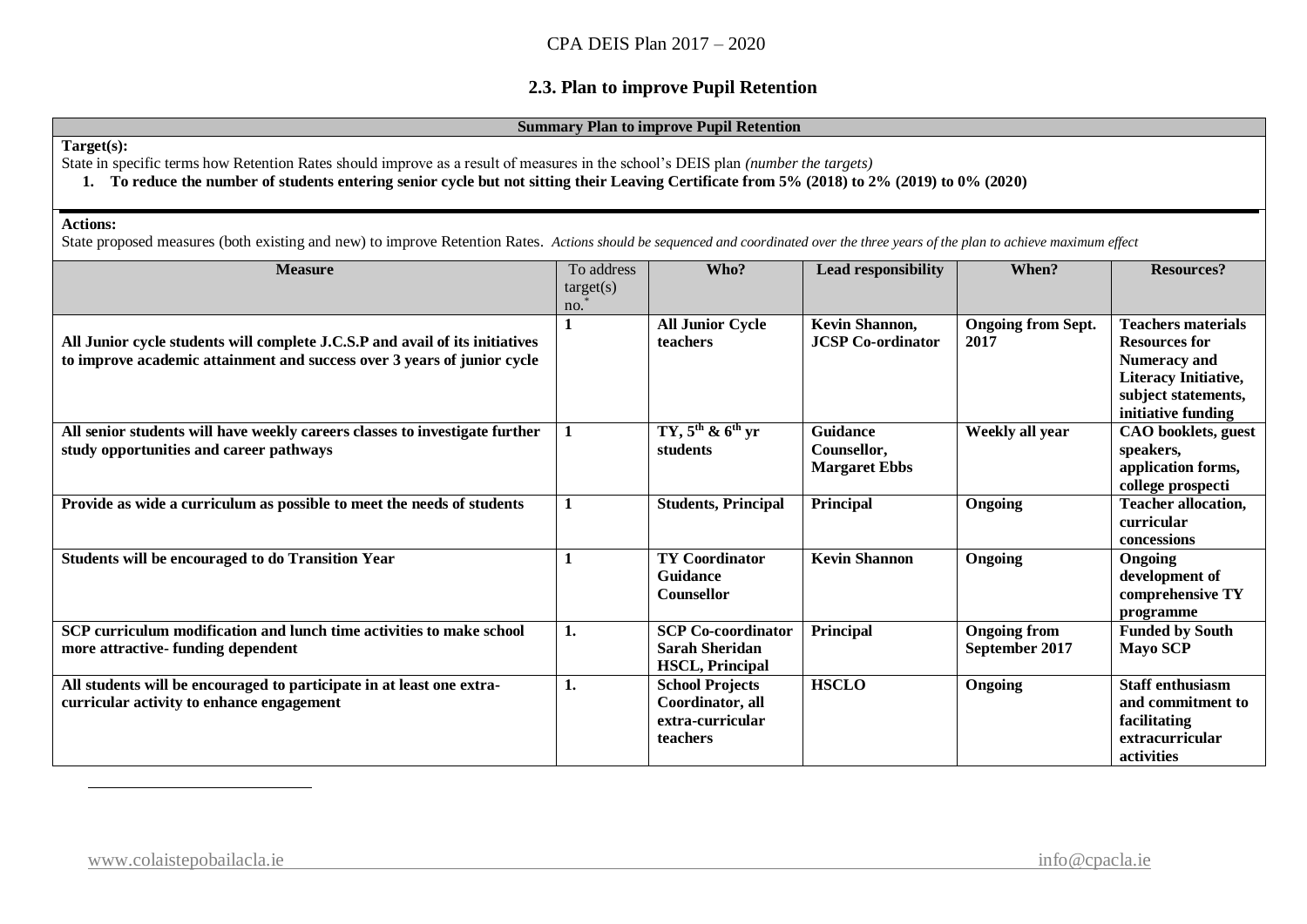| Parents and Students will receive CAT4 and DAT results to allow them   | <b>Guidance</b>         | <b>Guidance</b>          | Ongoing | <b>CAT and DAT</b>          |
|------------------------------------------------------------------------|-------------------------|--------------------------|---------|-----------------------------|
| to make appropriate subject choices for junior and senior cycle        | <b>Counsellor, SEN</b>  | Counsellor               |         | assessments                 |
|                                                                        | team, HSCLO             |                          |         |                             |
| Provision by HSCLO of initiatives that promote parental involvement in | <b>HSCLO, Principal</b> | <b>Therese Connolly</b>  | Ongoing | <b>HSCL</b> funding,        |
| their children's learning                                              |                         |                          |         | guest speakers,             |
|                                                                        |                         |                          |         | evening courses             |
| Provision of targeted home visits by HSCLO and SCP workers to          | <b>HSCLO, SCP</b>       | <b>Therese Connolly</b>  | Ongoing |                             |
| students deemed at risk.                                               | worker                  |                          |         |                             |
| Provision of counselling to students deemed at risk                    | <b>Guidance</b>         | Lisa Shannon,            | Ongoing | <b>Outside agency links</b> |
|                                                                        | Counsellor.             | <b>Therese Connolly,</b> |         | e.g., CAMHS,                |
|                                                                        | Chaplain                | <b>Margaret Ebbs</b>     |         | <b>MindSpace</b>            |
| Weekly meetings of Pastoral Care team to discuss vulnerable students   | <b>PC</b> Team          | Lisa Shannon             | Ongoing | <b>Staff personnel</b>      |
| Weekly meeting of SEN Team to discuss students' curricular needs       | <b>SEN Team</b>         | <b>Michelle Scully</b>   | Ongoing | <b>Staff personnel</b>      |
|                                                                        |                         |                          |         |                             |

#### **Monitoring:**

State how progress will be monitored and at what intervals (monthly/ termly/annually...) over the three years

**1. H.S.C.L. Co-ordinator will visit targeted families.**

**2. Discussion at pastoral care team meetings re individual plan for promotion of attendance and subsequently retention.**

## **Evaluation:**

**Baseline data will be compared year on year to measure retention rates. Targets may be adjusted if necessary.**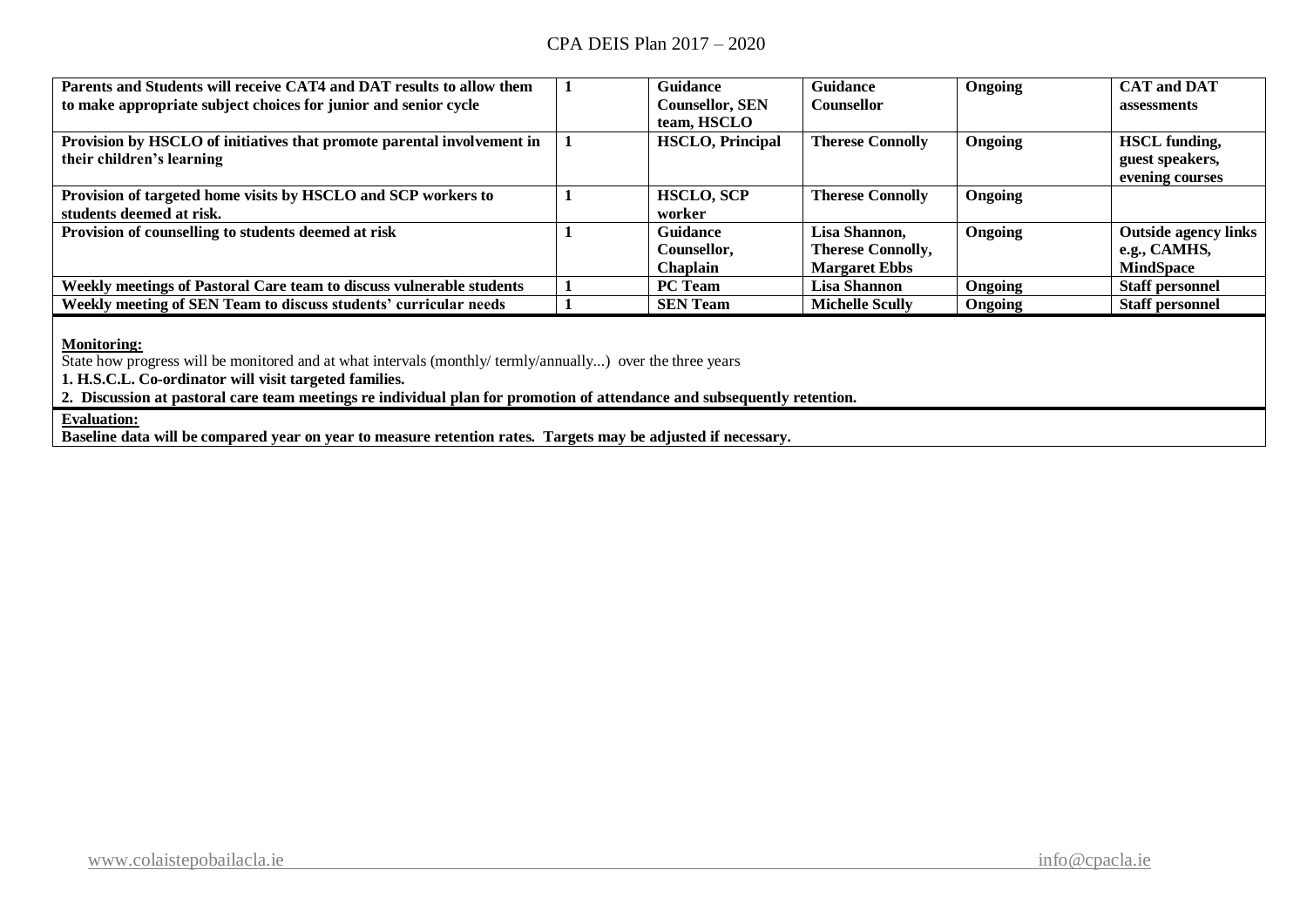## **2.4. Plan to improve Pupil Attendance Rates**

#### **Summary Plan to improve Pupil Attendance Rates**

#### **Target(s):**

State in specific terms how Retention Rates should improve as a result of measures in the school's DEIS plan *(number the targets)*

- **1. To improve Transition Year Attendance rate from 83% (2017-2018) to 88% (2018-2019) to 90% (2019-2020)**
- **2. To reduce the percentage of Junior Cycle students' attendance rates that are below 85% from 10% (2017-2018) to 5% (2019-2020)**
- **3. To improve overall average attendance from 91% (2017-2018) to 92% (2019-2020)**

#### **Actions:**

 $\overline{a}$ 

State proposed measures (both existing and new) to improve Retention Rates. *Actions should be sequenced and coordinated over the three years of the plan to achieve maximum effect*

| <b>Measure</b>                                                                                                                                          | To address            | Who?                                                                                                                              | <b>Lead responsibility</b>                 | When?                             | <b>Resources?</b>                                                                                                                             |
|---------------------------------------------------------------------------------------------------------------------------------------------------------|-----------------------|-----------------------------------------------------------------------------------------------------------------------------------|--------------------------------------------|-----------------------------------|-----------------------------------------------------------------------------------------------------------------------------------------------|
|                                                                                                                                                         | Target no.*           |                                                                                                                                   |                                            |                                   |                                                                                                                                               |
| All Junior cycle students will complete J.C.S.P and avail of its initiatives<br>to improve academic attainment and success over 3 years of junior cycle | $\boldsymbol{2}$<br>3 | <b>All Junior Cycle</b><br>teachers                                                                                               | Kevin Shannon,<br><b>JCSP Co-ordinator</b> | <b>Ongoing from Sept.</b><br>2017 | <b>Teachers materials</b><br><b>Resources for</b><br><b>Numeracy and</b><br>Literacy Initiative,<br>subject statements,<br>initiative funding |
| Meet with N.S Principals to learn more about the backgrounds of<br>students who are transferring from National Schools.                                 | 3                     | <b>HSCL Officer and</b><br><b>SCP Project worker</b>                                                                              | <b>Therese Connolly,</b>                   | <b>Ongoing from Sept.</b><br>2017 |                                                                                                                                               |
| Provision of a comprehensive transfer programme to all incoming<br>students and parents/guardians                                                       | 3                     | <b>HSCLO, SCP</b><br>workers, chaplain,<br><b>SEN</b> team, tutors<br>and teachers,<br><b>Principal &amp; Deputy</b><br>Principal | <b>Therese Connolly</b>                    | <b>Ongoing from Sept</b><br>2017, | <b>Transition booklet,</b><br>tasters day,<br>information night,<br>entrance assessment                                                       |
| Provide as wide a curriculum as possible to meet the needs of students                                                                                  | 1, 2, 3               |                                                                                                                                   | <b>Principal</b>                           | Ongoing                           | <b>Teacher allocation</b>                                                                                                                     |
| To encourage better attendance at school to normalise going to school.                                                                                  | $\boldsymbol{2}$<br>3 | <b>Tutors and</b><br><b>Attendance Co-</b><br>Ordinator, HSCLO                                                                    | <b>Principal</b><br><b>Máire Sweeney</b>   | Ongoing                           | Use of VSWARE to<br>monitor attendance,<br>text alert to parents<br>re absence. Letter<br>home for<br>incremental<br>absences.                |
| Students will be encouraged to do Transition Year                                                                                                       |                       | <b>TY Coordinator</b>                                                                                                             | <b>Kevin Shannon</b>                       | Ongoing                           | Ongoing                                                                                                                                       |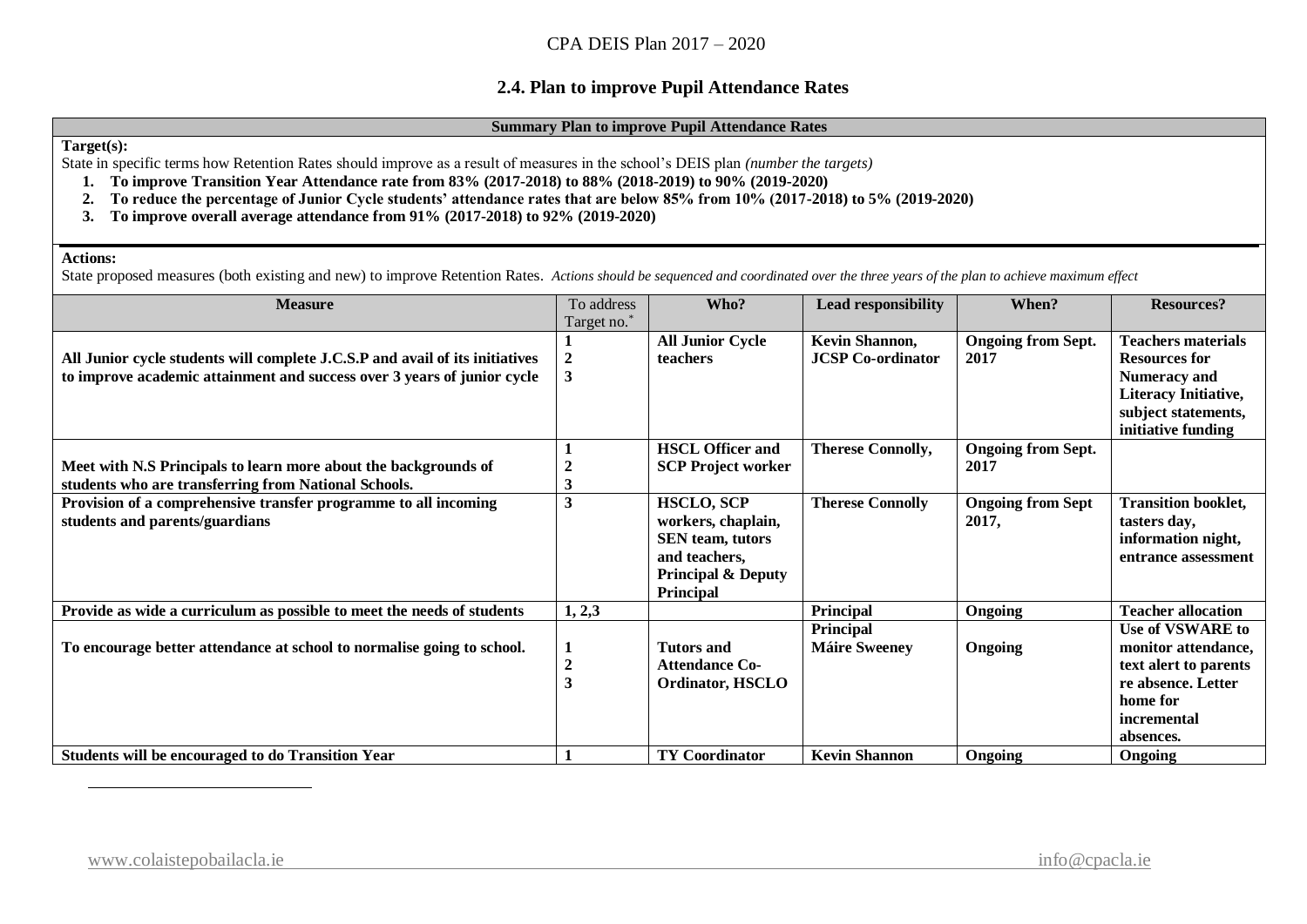|                                                                                                                                                         | $\boldsymbol{2}$                                  | <b>Guidance</b><br>Counsellor                                                                      |                                                                   |                                       | development of<br>comprehensive TY<br>programme                                                                   |
|---------------------------------------------------------------------------------------------------------------------------------------------------------|---------------------------------------------------|----------------------------------------------------------------------------------------------------|-------------------------------------------------------------------|---------------------------------------|-------------------------------------------------------------------------------------------------------------------|
| SCP curriculum modification and lunch time activities to make school<br>more attractive-funding dependent                                               | 1.<br>$\overline{2}$ .<br>$\overline{\mathbf{3}}$ | <b>SCP Co-coordinator</b><br><b>Sarah Sheridan</b><br><b>HSCL, Principal</b>                       | Principal                                                         | <b>Ongoing from</b><br>September 2017 | <b>Funded by South</b><br><b>Mayo SCP</b>                                                                         |
| Parents and Students will receive CAT4 and DAT results to allow them<br>to make appropriate subject choices for junior and senior cycle                 | 1, 2, 3                                           | <b>Guidance</b><br><b>Counsellor, SEN</b><br>team, HSCLO                                           | <b>Guidance</b><br>Counsellor                                     | Ongoing                               | <b>CAT</b> and <b>DAT</b><br>assessments                                                                          |
| Provision by HSCLO of initiatives that promote parental involvement in<br>their children's learning                                                     | 1, 2, 3                                           | <b>HSCLO, Principal</b>                                                                            | <b>Therese Connolly</b>                                           | Ongoing                               | <b>HSCL</b> funding,<br>guest speakers,<br>evening courses                                                        |
| Provision of targeted home visits by HSCLO and SCP workers to<br>students deemed at risk.                                                               | 1, 2, 3                                           | <b>HSCLO, SCP</b><br>worker                                                                        | <b>Therese Connolly</b>                                           | Ongoing                               |                                                                                                                   |
| Provision of counselling to students deemed at risk                                                                                                     | 1, 2, 3                                           | <b>Guidance</b><br>Counsellor,<br>Chaplain                                                         | Lisa Shannon,<br><b>Therese Connolly,</b><br><b>Margaret Ebbs</b> | Ongoing                               | <b>Outside agency links</b><br>e.g., CAMHS,<br><b>MindSpace</b>                                                   |
| Weekly meetings of Pastoral Care team to discuss vulnerable students                                                                                    | 1, 2, 3                                           | PC Team                                                                                            | <b>Lisa Shannon</b>                                               | Ongoing                               | <b>Staff personnel</b>                                                                                            |
| Weekly meeting of SEN Team to discuss students' curricular needs                                                                                        | 1, 2, 3                                           | <b>SEN Team</b>                                                                                    | <b>Michelle Scully</b>                                            | Ongoing                               | <b>Staff personnel</b>                                                                                            |
| Teachers will make subject material as interesting, meaningful and<br>relatable as possible to encourage student engagement in teaching and<br>learning | 1,2,3                                             | All staff                                                                                          | Principal                                                         | Ongoing                               | <b>Staff and subject</b><br>resources                                                                             |
| Tutors will follow up on any unexplained absences and persist in<br>garnishing notes for time missed                                                    | 1,2,3                                             | <b>Tutors</b>                                                                                      | <b>Attendance Officer,</b><br><b>HSCLO</b>                        | Ongoing                               | Student journal,<br><b>NEWB</b> referral                                                                          |
| Students will be encouraged to participate in themed weeks, e.g. mental<br>health week, friendship week                                                 | 1, 2, 3                                           | <b>All Students and</b><br>staff                                                                   | Chaplain, HSCLO                                                   | <b>Periodically</b>                   | Workshops, guest<br>speakers, random<br>acts of kindness,<br>meditation training,<br>breakfast morning,<br>prizes |
| Students will be rewarded for good attendance and behaviour with<br>school outing                                                                       | 1, 2, 3                                           | Some students;<br>selected using<br>criteria generated<br>by Tutors and<br>Projects<br>Coordinator | <b>Project Coordinator</b>                                        | <b>Biannually</b>                     | <b>Attendance and</b><br>behaviour report;<br><b>VSWare</b>                                                       |
| Parents will be contacted on the day of student absence to investigate its<br>rationale.                                                                | 1, 2, 3                                           | <b>HSCLO, School</b><br>Secretary, tutors,                                                         | <b>HSCLO, Therese</b><br><b>Connolly</b>                          | As absences occur                     | <b>VSWare</b>                                                                                                     |
|                                                                                                                                                         |                                                   |                                                                                                    |                                                                   |                                       |                                                                                                                   |

**Monitoring:**

[www.colaistepobailacla.ie](http://www.colaistepobailacla.ie/) info@cpacla.ie info@cpacla.ie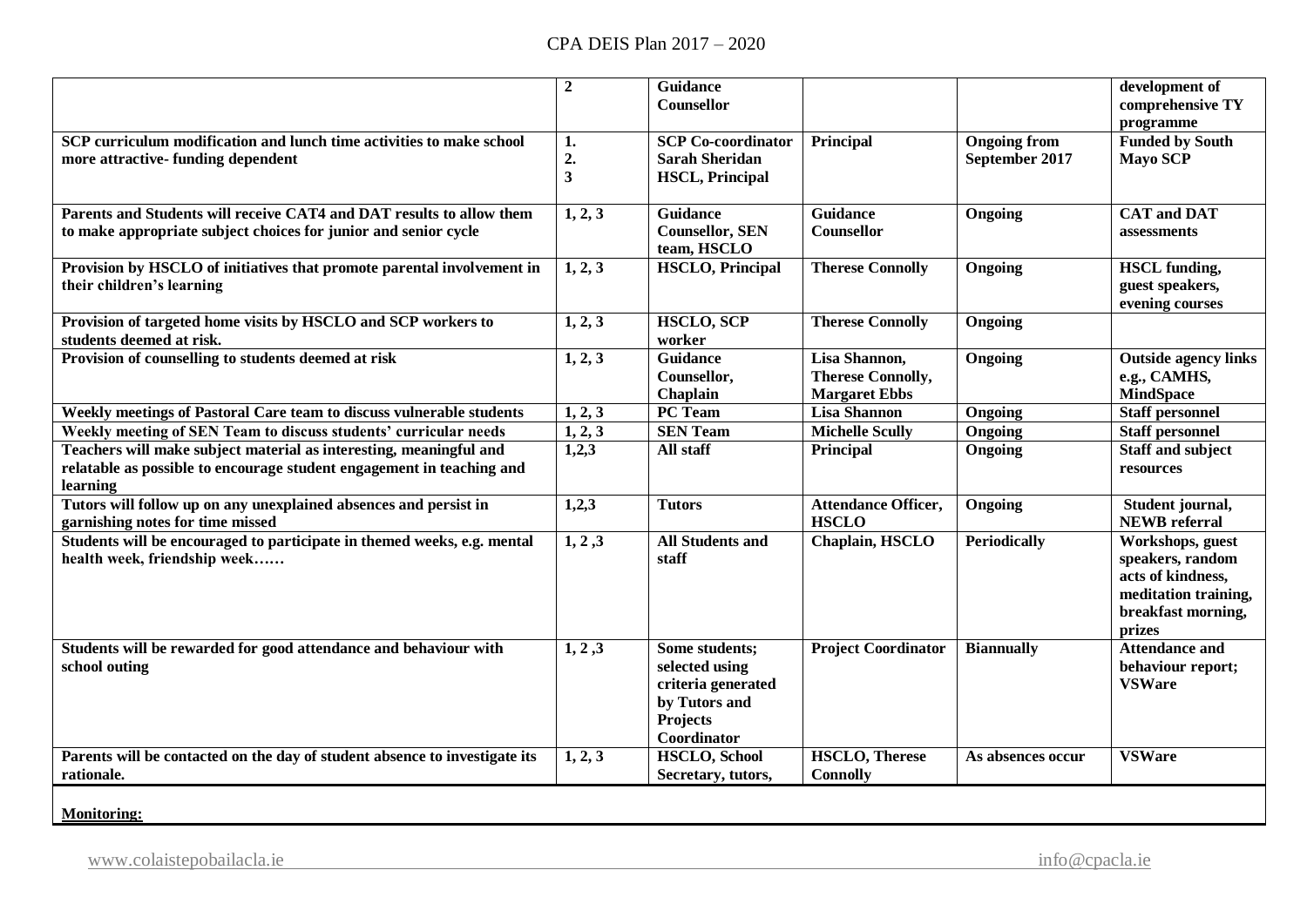State how progress will be monitored and at what intervals (monthly/ termly/annually...) over the three years

**1. At the end of each term check improvement in attendance records.**

**2. H.S.C.L. Co-ordinator will visit targeted families.**

**3. Discussion at pastoral care team meetings re individual plan for promotion of attendance weekly.**

**4.Tutors will monitor journals weekly and look for absent notes.**

**5.Students will sign in and out of office with a parent/guardian in attendance and a reason given for absence. Records kept and collated by attendance monitor.**

**6.VSWare used to analyse daily, weekly, monthly attendance and patterns in general and individual attendance.**

**7.Number of letters sent to students with 15 or more absent days will be recorded.**

**8.Number of referrals to Tusla (NEWB) will be recorded**

**Evaluation:**

**Attendance levels will be analysed monthly using VSWARE by HSCL/Attendance Co-Ordinator and this information will be reported to the Principal**

**Baseline data will be compared year on year to measure attendance rates and targets may be adjusted where valid.**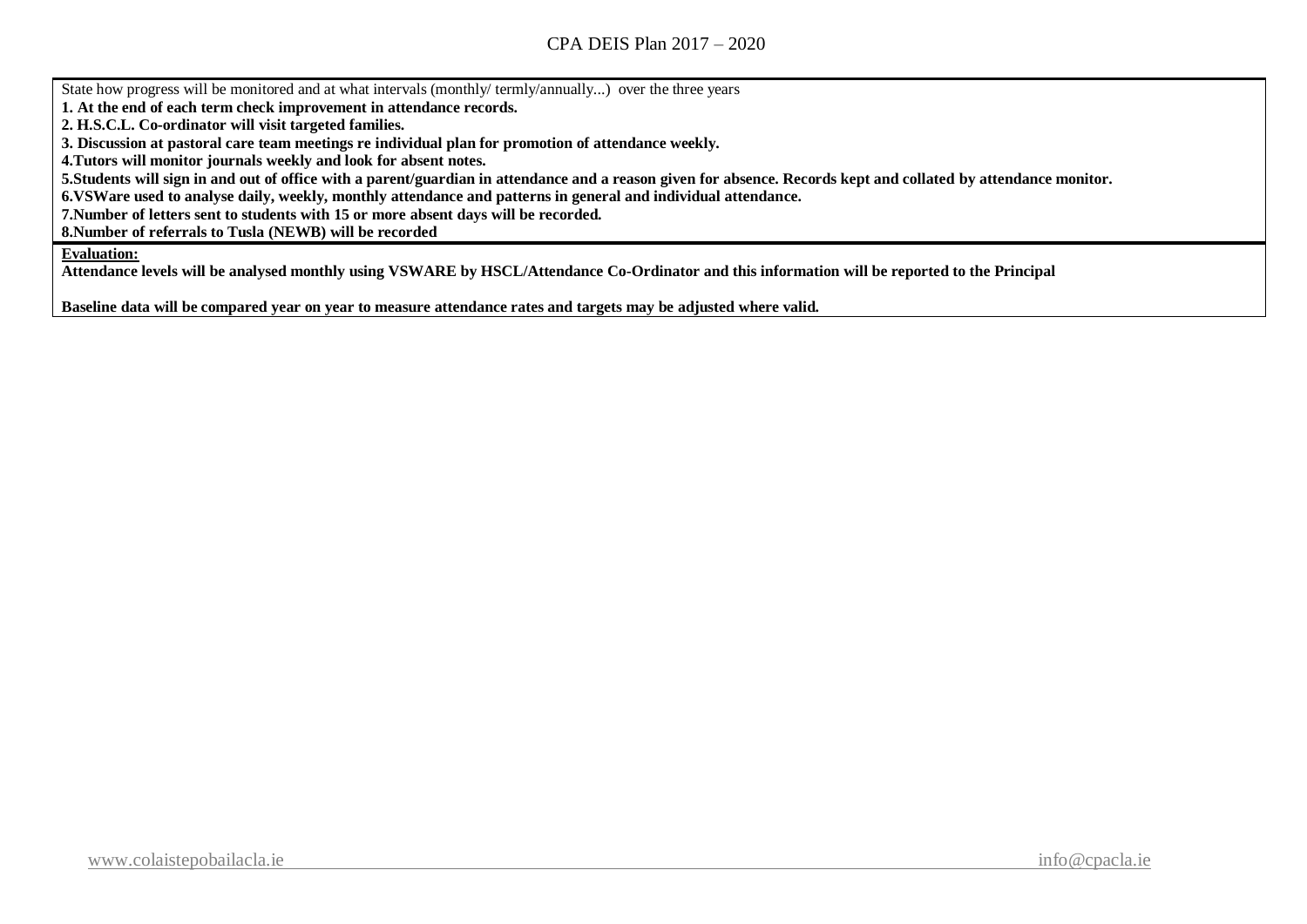## **2.5. Plan to improve Student Transition from Post-Primary Education**

#### **Summary Plan to improve Progression to Further and Higher Education**

**Target(s):** 

State in specific terms how Progression from Post-primary Education should improve as a result of measures in the school's DEIS plan *(number the targets)*

- 1. The number of students dropping out from 3<sup>*rd*</sup> level course will reduce from 24% (2017) to 15% (2019)<br>2. The number of students engaging with further training/further education/employment will be maintain
	- **2. The number of students engaging with further training/further education/employment will be maintained at 95% and above from 2017**

#### **Actions:**

State proposed measures (both existing and new) to improve Progression to Further and Higher Education. *Actions should be sequenced and coordinated over the three years of the plan to achieve maximum effect*

| no.<br>5 <sup>th</sup> and 6 <sup>th</sup> Year<br><b>Guidance</b><br><b>February and June</b><br><b>HEAR</b> application<br>Higher Education Access Route will be promoted strongly each year<br>$\overline{2}$<br><b>Counsellor</b><br>of each year<br>form and<br>students<br>information booklet<br><b>Margaret Ebbs</b><br>Spring of $3rd$ year<br>All students are encouraged to do Transition Year<br>$3rd$ yr students and<br>1,2<br><b>Kevin Shannon</b><br>TY Booklet,<br><b>TY Coordinator</b><br><b>Current TY</b><br>students<br>Spring of $3^{\overline{rd}}$<br>3 <sup>rd</sup> and TY Students<br><b>Kevin Shannon</b><br>All students are encouraged to do Leaving Certificate Vocational<br>1,2<br><b>LCVP</b> Presentation<br><b>LCVP</b> Coordinator<br>year/TY<br>Programme<br>All Transition Year, 5 <sup>th</sup> and 6 <sup>th</sup> year students will continue to have<br>Weekly<br>1, 2<br><b>Margaret Ebbs</b><br>CAO booklet,<br>Senior students and<br>weekly Careers classes.<br><b>Guidance</b><br>apprenticeship<br><b>Counsellor</b><br>information, college<br>prospecti, guest<br>speakers<br>All 5 <sup>th</sup> and 6 <sup>th</sup> year students will meet individually with Guidance<br>1, 2<br>Senior students and<br><b>Margaret Ebbs</b><br>Ongoing<br>DATS results,<br>counsellor to discuss their plans for after finishing school.<br><b>Guidance</b><br>College<br><b>Counsellor</b><br>prospectuses, CAO<br>form<br><b>Guidance</b><br>Information Evening for senior cycle parents to advise them of college<br>1, 2<br>Senior students,<br>November yearly<br>CAO booklets,<br>entry routes and grants available.<br>guidance counsellor<br>Counsellor<br>college<br><b>Margaret Ebbs</b><br>Prospectuses, SUSI<br>website<br>$3rd$ year, TY, $5th$ and<br><b>Guidance</b><br>Careers classes, | <b>Measure</b>                                                         | To address<br>target(s) | Who?                | <b>Lead responsibility</b> | When?              | <b>Resources?</b> |
|--------------------------------------------------------------------------------------------------------------------------------------------------------------------------------------------------------------------------------------------------------------------------------------------------------------------------------------------------------------------------------------------------------------------------------------------------------------------------------------------------------------------------------------------------------------------------------------------------------------------------------------------------------------------------------------------------------------------------------------------------------------------------------------------------------------------------------------------------------------------------------------------------------------------------------------------------------------------------------------------------------------------------------------------------------------------------------------------------------------------------------------------------------------------------------------------------------------------------------------------------------------------------------------------------------------------------------------------------------------------------------------------------------------------------------------------------------------------------------------------------------------------------------------------------------------------------------------------------------------------------------------------------------------------------------------------------------------------------------------------------------------------------------------------------------------------------------------------------|------------------------------------------------------------------------|-------------------------|---------------------|----------------------------|--------------------|-------------------|
|                                                                                                                                                                                                                                                                                                                                                                                                                                                                                                                                                                                                                                                                                                                                                                                                                                                                                                                                                                                                                                                                                                                                                                                                                                                                                                                                                                                                                                                                                                                                                                                                                                                                                                                                                                                                                                                  |                                                                        |                         |                     |                            |                    |                   |
|                                                                                                                                                                                                                                                                                                                                                                                                                                                                                                                                                                                                                                                                                                                                                                                                                                                                                                                                                                                                                                                                                                                                                                                                                                                                                                                                                                                                                                                                                                                                                                                                                                                                                                                                                                                                                                                  |                                                                        |                         |                     |                            |                    |                   |
|                                                                                                                                                                                                                                                                                                                                                                                                                                                                                                                                                                                                                                                                                                                                                                                                                                                                                                                                                                                                                                                                                                                                                                                                                                                                                                                                                                                                                                                                                                                                                                                                                                                                                                                                                                                                                                                  |                                                                        |                         |                     |                            |                    |                   |
|                                                                                                                                                                                                                                                                                                                                                                                                                                                                                                                                                                                                                                                                                                                                                                                                                                                                                                                                                                                                                                                                                                                                                                                                                                                                                                                                                                                                                                                                                                                                                                                                                                                                                                                                                                                                                                                  |                                                                        |                         |                     |                            |                    |                   |
|                                                                                                                                                                                                                                                                                                                                                                                                                                                                                                                                                                                                                                                                                                                                                                                                                                                                                                                                                                                                                                                                                                                                                                                                                                                                                                                                                                                                                                                                                                                                                                                                                                                                                                                                                                                                                                                  |                                                                        |                         |                     |                            |                    |                   |
|                                                                                                                                                                                                                                                                                                                                                                                                                                                                                                                                                                                                                                                                                                                                                                                                                                                                                                                                                                                                                                                                                                                                                                                                                                                                                                                                                                                                                                                                                                                                                                                                                                                                                                                                                                                                                                                  |                                                                        |                         |                     |                            |                    |                   |
|                                                                                                                                                                                                                                                                                                                                                                                                                                                                                                                                                                                                                                                                                                                                                                                                                                                                                                                                                                                                                                                                                                                                                                                                                                                                                                                                                                                                                                                                                                                                                                                                                                                                                                                                                                                                                                                  |                                                                        |                         |                     |                            |                    |                   |
|                                                                                                                                                                                                                                                                                                                                                                                                                                                                                                                                                                                                                                                                                                                                                                                                                                                                                                                                                                                                                                                                                                                                                                                                                                                                                                                                                                                                                                                                                                                                                                                                                                                                                                                                                                                                                                                  |                                                                        |                         |                     |                            |                    |                   |
|                                                                                                                                                                                                                                                                                                                                                                                                                                                                                                                                                                                                                                                                                                                                                                                                                                                                                                                                                                                                                                                                                                                                                                                                                                                                                                                                                                                                                                                                                                                                                                                                                                                                                                                                                                                                                                                  |                                                                        |                         |                     |                            |                    |                   |
|                                                                                                                                                                                                                                                                                                                                                                                                                                                                                                                                                                                                                                                                                                                                                                                                                                                                                                                                                                                                                                                                                                                                                                                                                                                                                                                                                                                                                                                                                                                                                                                                                                                                                                                                                                                                                                                  |                                                                        |                         |                     |                            |                    |                   |
|                                                                                                                                                                                                                                                                                                                                                                                                                                                                                                                                                                                                                                                                                                                                                                                                                                                                                                                                                                                                                                                                                                                                                                                                                                                                                                                                                                                                                                                                                                                                                                                                                                                                                                                                                                                                                                                  |                                                                        |                         |                     |                            |                    |                   |
|                                                                                                                                                                                                                                                                                                                                                                                                                                                                                                                                                                                                                                                                                                                                                                                                                                                                                                                                                                                                                                                                                                                                                                                                                                                                                                                                                                                                                                                                                                                                                                                                                                                                                                                                                                                                                                                  |                                                                        |                         |                     |                            |                    |                   |
|                                                                                                                                                                                                                                                                                                                                                                                                                                                                                                                                                                                                                                                                                                                                                                                                                                                                                                                                                                                                                                                                                                                                                                                                                                                                                                                                                                                                                                                                                                                                                                                                                                                                                                                                                                                                                                                  |                                                                        |                         |                     |                            |                    |                   |
|                                                                                                                                                                                                                                                                                                                                                                                                                                                                                                                                                                                                                                                                                                                                                                                                                                                                                                                                                                                                                                                                                                                                                                                                                                                                                                                                                                                                                                                                                                                                                                                                                                                                                                                                                                                                                                                  |                                                                        |                         |                     |                            |                    |                   |
|                                                                                                                                                                                                                                                                                                                                                                                                                                                                                                                                                                                                                                                                                                                                                                                                                                                                                                                                                                                                                                                                                                                                                                                                                                                                                                                                                                                                                                                                                                                                                                                                                                                                                                                                                                                                                                                  |                                                                        |                         |                     |                            |                    |                   |
|                                                                                                                                                                                                                                                                                                                                                                                                                                                                                                                                                                                                                                                                                                                                                                                                                                                                                                                                                                                                                                                                                                                                                                                                                                                                                                                                                                                                                                                                                                                                                                                                                                                                                                                                                                                                                                                  |                                                                        |                         |                     |                            |                    |                   |
|                                                                                                                                                                                                                                                                                                                                                                                                                                                                                                                                                                                                                                                                                                                                                                                                                                                                                                                                                                                                                                                                                                                                                                                                                                                                                                                                                                                                                                                                                                                                                                                                                                                                                                                                                                                                                                                  |                                                                        |                         |                     |                            |                    |                   |
|                                                                                                                                                                                                                                                                                                                                                                                                                                                                                                                                                                                                                                                                                                                                                                                                                                                                                                                                                                                                                                                                                                                                                                                                                                                                                                                                                                                                                                                                                                                                                                                                                                                                                                                                                                                                                                                  |                                                                        |                         |                     |                            |                    |                   |
|                                                                                                                                                                                                                                                                                                                                                                                                                                                                                                                                                                                                                                                                                                                                                                                                                                                                                                                                                                                                                                                                                                                                                                                                                                                                                                                                                                                                                                                                                                                                                                                                                                                                                                                                                                                                                                                  |                                                                        |                         |                     |                            |                    |                   |
|                                                                                                                                                                                                                                                                                                                                                                                                                                                                                                                                                                                                                                                                                                                                                                                                                                                                                                                                                                                                                                                                                                                                                                                                                                                                                                                                                                                                                                                                                                                                                                                                                                                                                                                                                                                                                                                  |                                                                        |                         |                     |                            |                    |                   |
|                                                                                                                                                                                                                                                                                                                                                                                                                                                                                                                                                                                                                                                                                                                                                                                                                                                                                                                                                                                                                                                                                                                                                                                                                                                                                                                                                                                                                                                                                                                                                                                                                                                                                                                                                                                                                                                  |                                                                        |                         |                     |                            |                    |                   |
|                                                                                                                                                                                                                                                                                                                                                                                                                                                                                                                                                                                                                                                                                                                                                                                                                                                                                                                                                                                                                                                                                                                                                                                                                                                                                                                                                                                                                                                                                                                                                                                                                                                                                                                                                                                                                                                  |                                                                        |                         |                     |                            |                    |                   |
|                                                                                                                                                                                                                                                                                                                                                                                                                                                                                                                                                                                                                                                                                                                                                                                                                                                                                                                                                                                                                                                                                                                                                                                                                                                                                                                                                                                                                                                                                                                                                                                                                                                                                                                                                                                                                                                  |                                                                        |                         |                     |                            |                    |                   |
|                                                                                                                                                                                                                                                                                                                                                                                                                                                                                                                                                                                                                                                                                                                                                                                                                                                                                                                                                                                                                                                                                                                                                                                                                                                                                                                                                                                                                                                                                                                                                                                                                                                                                                                                                                                                                                                  | Ongoing information sessions regarding subject choices and third level | $\overline{2}$          | $6th$ Year students | <b>Counsellor</b>          | <b>Information</b> |                   |
| <b>Margaret Ebbs</b><br>learning opportunities<br>evenings etc.                                                                                                                                                                                                                                                                                                                                                                                                                                                                                                                                                                                                                                                                                                                                                                                                                                                                                                                                                                                                                                                                                                                                                                                                                                                                                                                                                                                                                                                                                                                                                                                                                                                                                                                                                                                  |                                                                        |                         |                     |                            |                    |                   |

\* It is possible that a measure may address a number of targets

 $\overline{a}$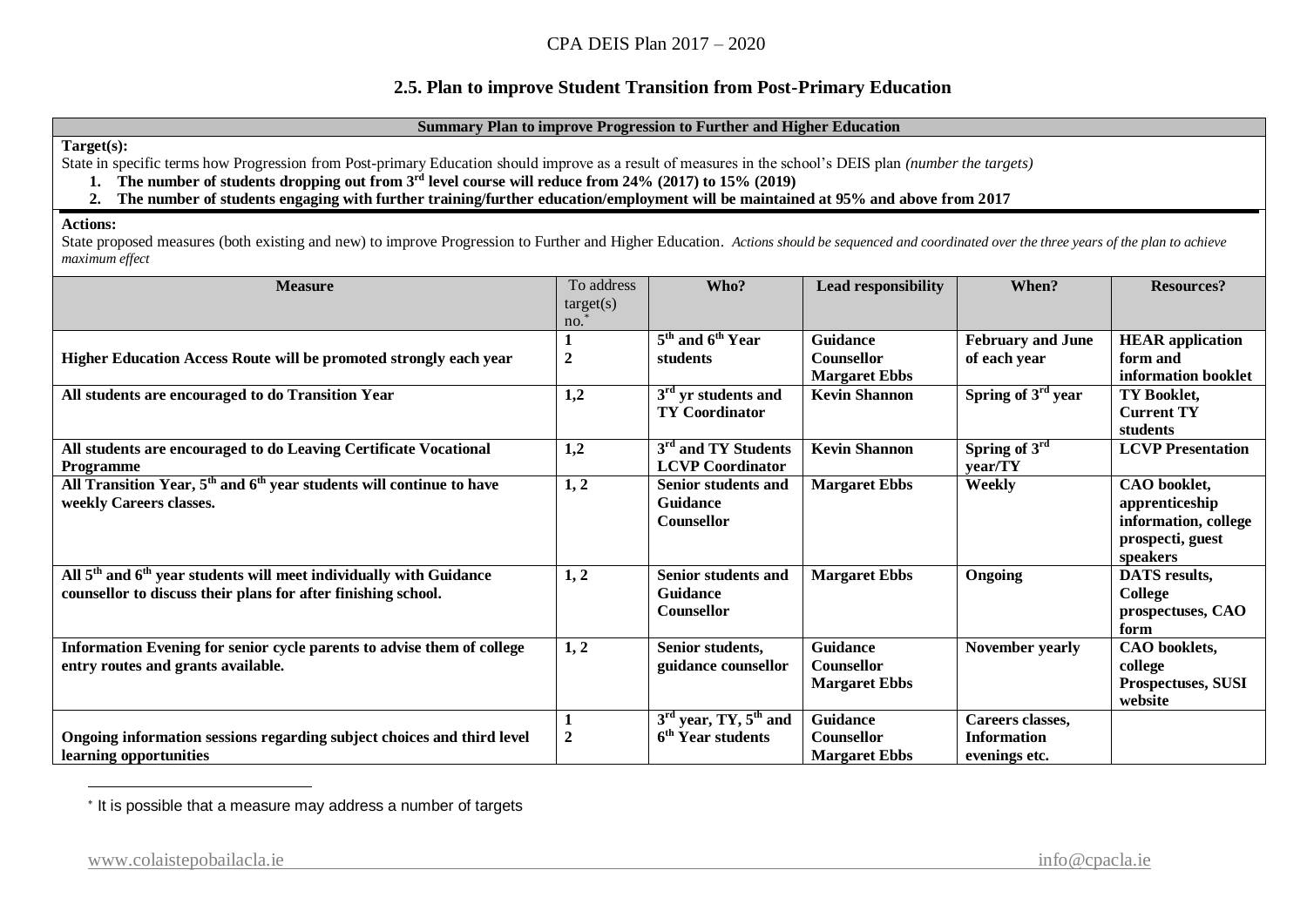| European Language as a core subject for Junior Cycle students                          | ı.             | $1st$ year students      | Principal            | <b>Ongoing from Sept</b>     | <b>Provision of</b>         |
|----------------------------------------------------------------------------------------|----------------|--------------------------|----------------------|------------------------------|-----------------------------|
|                                                                                        | 2.             | 2018-2019 and            |                      | 2018                         | <b>Teaching Resources</b>   |
|                                                                                        |                | subsequent $1st$ year    |                      |                              |                             |
|                                                                                        |                | cohorts                  |                      |                              |                             |
| Visits to Career Fairs, Inviting College representatives to visit school.              | 1.             | TY, $5th$ and $6th$ Year | Guidance             | September-                   | <b>Financial Assistance</b> |
| Open day visits. Local PLC Centres visits.                                             | 2.             | students                 | <b>Counsellor</b>    | December of each             |                             |
|                                                                                        |                |                          | <b>Margaret Ebbs</b> | vear                         |                             |
| School will continue to develop strong links with local colleges                       | 1, 2           | <b>Guidance</b>          | <b>Guidance</b>      | <b>Ongoing</b>               | <b>Local College</b>        |
|                                                                                        |                | counsellor, students,    | <b>Counsellor</b>    |                              | <b>Presentations</b>        |
|                                                                                        |                | principal                | <b>Margaret Ebbs</b> |                              |                             |
| School will continue to develop our partnership night where local people               | 1, 2           | Past pupils, local       | <b>Guidance</b>      | <b>Spring yearly</b>         | <b>Guest speakers of</b>    |
| and former students are invited to talk to students about the possibilities            |                | role models              | Counsellor           |                              | varying academic            |
| for training after secondary school                                                    |                |                          | <b>Margaret Ebbs</b> |                              | and trade                   |
|                                                                                        |                |                          |                      |                              | backgrounds                 |
| School will continue to develop students' self-management skills to                    | 1, 2           | <b>All Staff</b>         | Principal            | Ongoing                      |                             |
| promote independent living post-secondary school                                       |                |                          |                      |                              |                             |
| All 3 <sup>rd</sup> year/Transition year students will do DATS (differentiated         |                | $3rd/TY$ students        | <b>Guidance</b>      | <b>October yearly</b>        | <b>DATS</b> books and       |
| aptitude tests) to highlight their strengths and make informed decisions               | $\overline{2}$ |                          | Counsellor           |                              | answer sheets               |
| about subject choices at senior cycle.                                                 |                |                          | <b>Margaret Ebbs</b> |                              |                             |
| All 6 <sup>th</sup> year students meet with guidance counsellor to discuss their plans |                | $6th$ year students      | <b>Guidance</b>      | September of 6 <sup>th</sup> |                             |
| post-primary                                                                           | 2              |                          | <b>Counsellor</b>    | vear onwards                 |                             |
|                                                                                        |                |                          | <b>Margaret Ebbs</b> |                              |                             |
| All households will be contacted in the year after leaving school to                   |                | Former pupils/their      | <b>Guidance</b>      | <b>October and May in</b>    |                             |
| determine what further training, education or work is being pursued by                 | $\overline{2}$ | parents or               | <b>Counsellor</b>    | the year after               |                             |
| students                                                                               |                | guardians                | <b>Margaret Ebbs</b> | finishing in CPA             |                             |

**Monitoring:**

State how progress will be monitored and at what intervals (monthly/ termly/annually...) over the three years

**Progress will be monitored annually during the month of August/September/October as information becomes available.**

**Data on students pursuing further education will be collated, as will the level course and where they are studying.**

**Data on students in the workplace and those with no fixed plans will be collated.**

**Data on students in apprenticeships will be broken down into the type and duration and location of the apprenticeship.**

Students with no fixed plans for the future in October after leaving school will be invited to come in and discuss possibilities; these students will be contacted every month for as long **as it is appropriate and deemd of value by all parties.**

**Evaluation:**

**1.Survey of Academic Progression will be carried out in October of every year**

**2. Increased target setting with regard to Further and Higher Education for the next planning period if original targets have been reached.**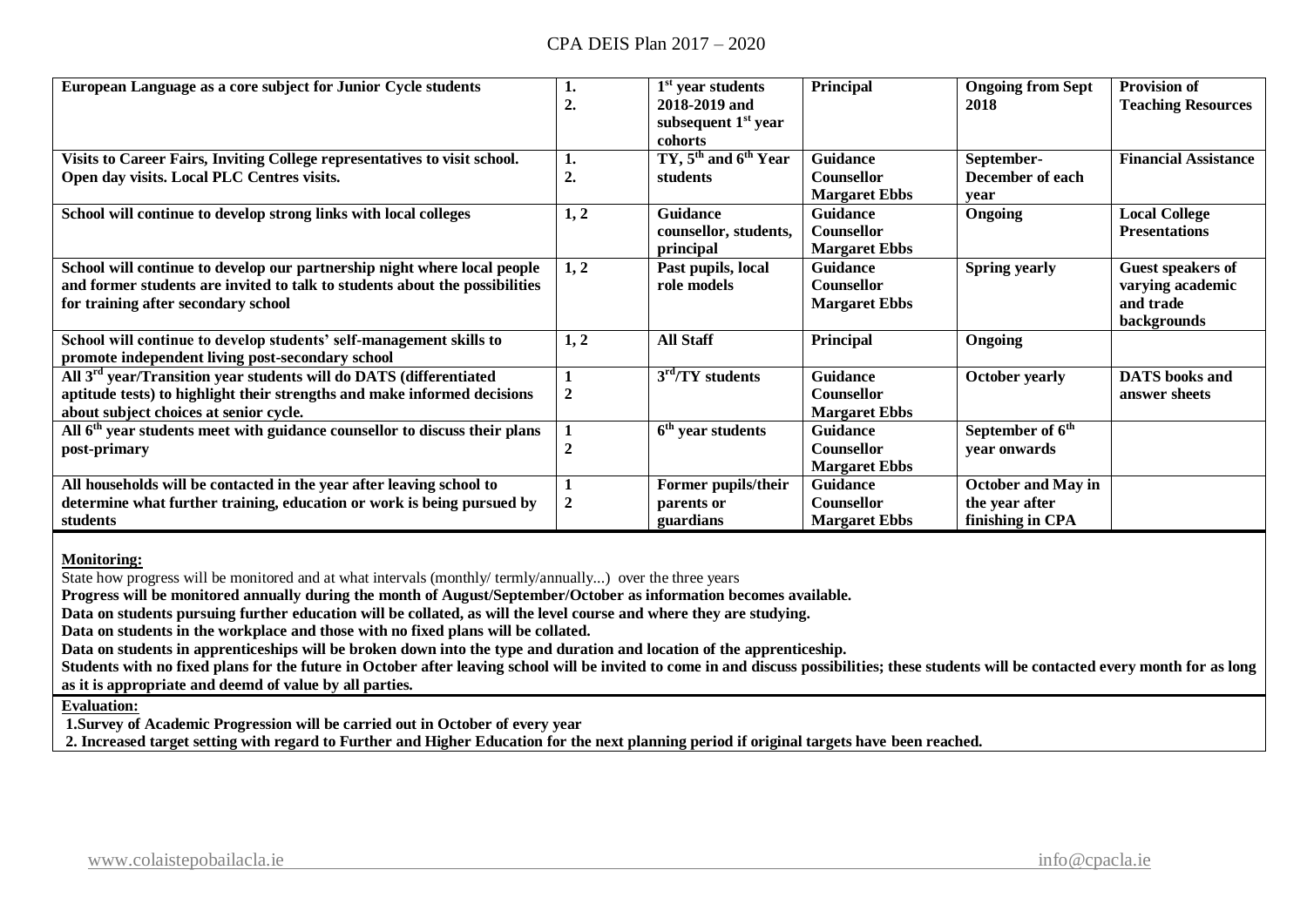#### **2.6. Plan to improve Academic Attainment**

#### **Summary Plan to improve Academic Attainment**

#### **Target(s):**

State in specific terms how Progression from Post-primary Education should improve as a result of measures in the school's DEIS plan *(number the targets)*

- 1. State Exam Results from 2018 onwards will be in line with National Averages and DEIS Post-Primary School National Averages in at least 90% of subjects analysed.
- 2. State Exam Results will be correlated with attendance rates for students from 2018 onwards. Results will be communicated to the student and parent body.
- 3. Reduce the number of students taking Ordinary Level papers for Leaving Certificate from 30% (81 out of 273 exams, 2018) to 25% by 2020

#### **Actions:**

 $\overline{a}$ 

State proposed measures (both existing and new) to improve Progression to Further and Higher Education. Actions should be sequenced and coordinated over the three years of the plan to achieve *maximum effect*

| <b>Measure</b>                                                                                                                                     | To address<br>Target(s)<br>no. | Who?                                                                  | <b>Lead responsibility</b>                             | When?                              | <b>Resources?</b>                                                                      |
|----------------------------------------------------------------------------------------------------------------------------------------------------|--------------------------------|-----------------------------------------------------------------------|--------------------------------------------------------|------------------------------------|----------------------------------------------------------------------------------------|
| Wellbeing will be explicitly taught to Junior Cycle students                                                                                       | 1, 2, 3                        | Wellbeing teachers,<br><b>SPHE</b> teachers                           | Chaplain, Lisa<br><b>Shannon</b>                       | <b>Throughout Junior</b><br>Cycle  | <b>Mindfulness</b><br>materials, teacher<br>produced and<br>sourced material           |
| All students are encouraged to do Transition Year                                                                                                  | 1, 2, 3                        | $3rd$ yr students and<br><b>TY Coordinator</b>                        | <b>Kevin Shannon, TY</b><br>Coordinator                | Spring of 3 <sup>rd</sup> year     | TY Booklet,<br><b>Current TY</b><br>students                                           |
| The link between attendance and attainment is regularly reinforced with<br>students and parents                                                    | $\overline{2}$                 | <b>Tutors</b>                                                         | Attendance monitor,<br><b>HSCLO</b>                    | <b>Year round</b>                  | <b>VSWare</b>                                                                          |
| Students wishing to change the level they study a subject at must<br>complete a form signed by parents, class teacher and guidance counsellor      | 3                              | <b>Students changing</b><br>subject level, subject<br><b>teachers</b> | <b>Margaret Ebbs,</b><br><b>Guidance</b><br>Counsellor | <b>Throughout</b><br>academic year | <b>Change of level</b><br>form                                                         |
| Pastoral Care team will discuss any students flagged as at risk and<br>appropriate interventions will be put in place where appropriate            | 1, 2, 3                        | <b>Pastoral Care Team</b><br>& vulnerable<br>students                 | Lisa Shannon,<br>Chaplain                              | <b>Weekly meetings</b>             | PC Team, Outside<br>agencies                                                           |
| All students are encouraged to do Leaving Certificate Vocational<br>Programme                                                                      | 1,2                            | 3 <sup>rd</sup> and TY Students<br><b>LCVP</b> Coordinator            | <b>Kevin Shannon,</b><br><b>LCVP Coordinator</b>       | Spring of $3rd$<br>year/TY         | <b>LCVP</b> Presentation                                                               |
| All Transition Year, $5^{\text{th}}$ and $6^{\text{th}}$ year students will continue to have<br>weekly Careers classes, incorporating study skills | 1, 2, 3                        | Senior students and<br><b>Guidance</b><br><b>Counsellor</b>           | <b>Margaret Ebbs,</b><br><b>Guidance</b><br>Counsellor | Weekly                             | CAO booklet,<br>apprenticeship<br>information, college<br>prospecti, guest<br>speakers |

\* It is possible that a measure may address a number of targets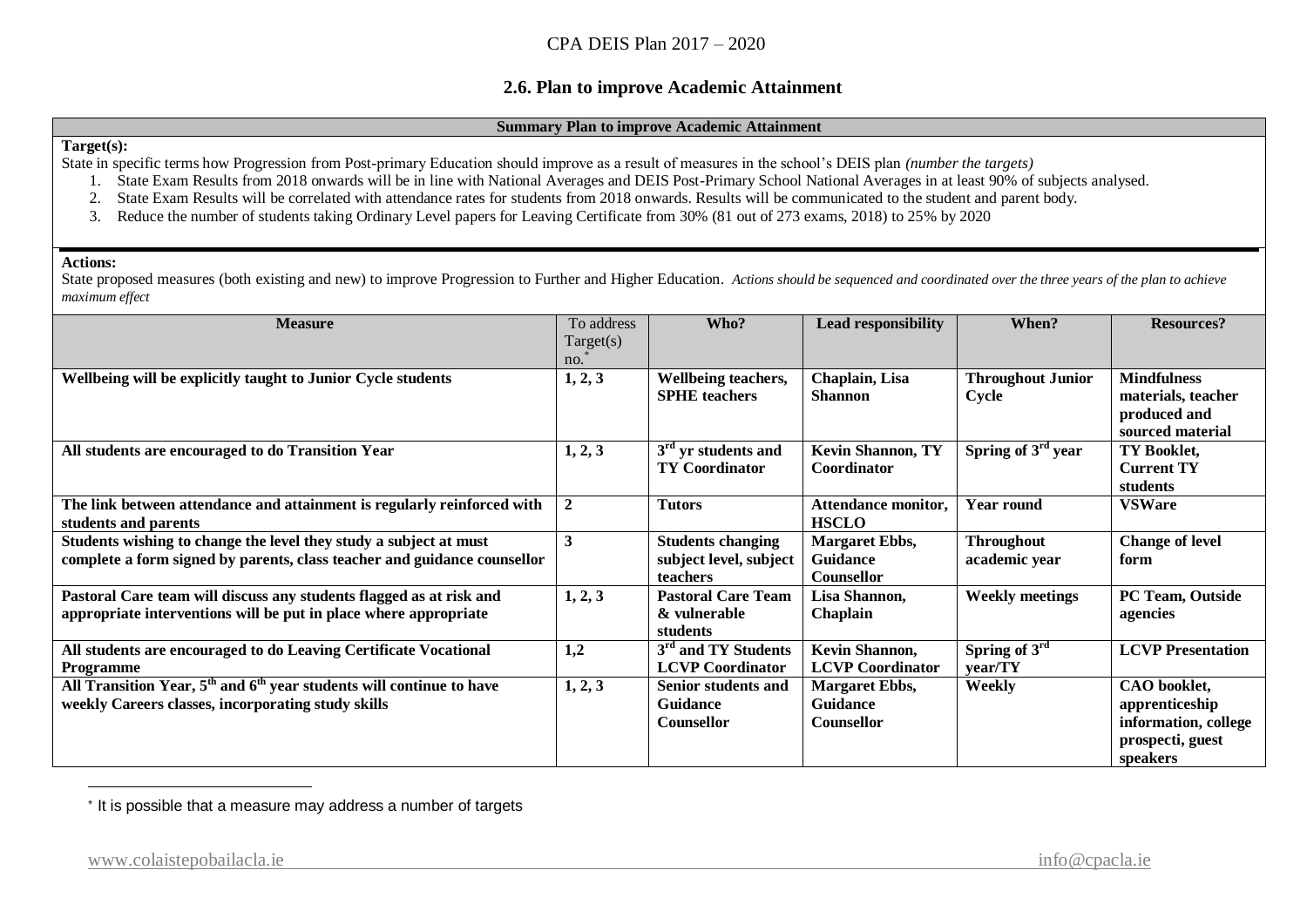| All 5 <sup>th</sup> and 6 <sup>th</sup> year students will meet individually with Guidance<br>counsellor to discuss their future plans and their current academic<br>situation; anxieties, study timetables, work/life balance. | 1, 2, 3 | <b>Senior students and</b><br><b>Guidance</b><br>Counsellor                        | <b>Margaret Ebbs,</b><br>Guidance<br>Counsellor                                          | Ongoing                                                 | <b>DATS</b> results,<br><b>College</b><br>prospectuses, CAO<br>form                                       |
|---------------------------------------------------------------------------------------------------------------------------------------------------------------------------------------------------------------------------------|---------|------------------------------------------------------------------------------------|------------------------------------------------------------------------------------------|---------------------------------------------------------|-----------------------------------------------------------------------------------------------------------|
| Teachers and SNAs will be informed of CAT results and students'<br>additional needs, where necessary and appropriate, at the start of each<br>academic year                                                                     | 1, 2, 3 | Class teachers,<br><b>SNAs</b>                                                     | <b>SEN Coordinator,</b><br>Michelle Scully &<br><b>HSCLO, Therese</b><br><b>Connolly</b> | <b>August annually</b>                                  | <b>CAT results, NEPS</b><br>reports, enrolment<br>form                                                    |
| Teachers will differentiate teaching methodologies, materials and student<br>learning intentions to meet the needs of all students                                                                                              | 1, 2, 3 | <b>Class teachers</b>                                                              | <b>Class teachers, SEN</b><br><b>Coordinator</b> in<br>advisory capacity                 | <b>Year round</b>                                       | Worksheets, audio-<br>visual prompts,<br>concrete materials,<br>teacher and student<br>produced resources |
| AFL strategies will continue to be utilised by staff and students to<br>enhance teaching and learning                                                                                                                           | 1, 2, 3 | All teachers &<br>students                                                         | Principal                                                                                | <b>Year round</b>                                       | <b>AFL</b> materials                                                                                      |
| Assessment and methodologies are varied and is an area of focus for SSE                                                                                                                                                         | 1, 2, 3 | All teachers                                                                       | <b>Subject</b><br><b>Coordinators</b>                                                    | <b>Year round</b>                                       | <b>Teacher prepared</b><br>materials                                                                      |
| All Junior Cycle teachers will work through their specifications to<br>develop student critical thinking skills                                                                                                                 | 1, 2, 3 | $1st, 2nd, 3rd yr$<br>students                                                     | <b>Subject</b><br>Coordinators                                                           | <b>Year round</b>                                       | <b>JC</b> Specifications                                                                                  |
| Ongoing information sessions will be held regarding subject choices and<br>third level learning opportunities                                                                                                                   | 1, 2, 3 | $1st$ yr, $3rd$ year, TY,<br>5 <sup>th</sup> and 6 <sup>th</sup> Year<br>students  | <b>Guidance</b><br>Counsellor<br><b>Margaret Ebbs</b>                                    | Careers classes,<br><b>Information</b><br>evenings etc. | <b>Subject outline</b><br>information booklet                                                             |
| European Language as a core subject for Junior Cycle students                                                                                                                                                                   | 1.      | $1st$ year students<br>2018-2019 and<br>subsequent 1 <sup>st</sup> year<br>cohorts | Principal                                                                                | <b>Ongoing from Sept</b><br>2018                        | <b>Provision of</b><br><b>Teaching Resources</b>                                                          |
| Group work and peer teaching are key skills utilised by teachers in their<br>classes                                                                                                                                            | 1, 2, 3 | All students, class<br>teachers                                                    | <b>Subject</b><br>Coordinators                                                           | Academic year                                           | Teacher modelling,<br>group work role<br>cards                                                            |
| Students will be taught the skills to critique their own work                                                                                                                                                                   | 1, 2, 3 | All students, class<br>teachers                                                    | <b>Subject</b><br><b>Coordinators</b>                                                    | Academic year                                           | Teacher modelling,<br>exemplar work                                                                       |
| Core subjects are banded to allow students study at the highest level they<br>are suited to                                                                                                                                     | 1, 2, 3 | <b>Student timetables</b>                                                          | Principal                                                                                | <b>Summer annually</b>                                  | VSware, teacher<br>allocation                                                                             |
| School will continue to develop students' self-management skills to<br>promote self-directed learning                                                                                                                           | 1, 2, 3 | All students, All<br>subject teachers                                              | Principal                                                                                | Ongoing                                                 | Timetables, subject<br>folders, role-play                                                                 |
| Students' awareness of support services available within school and<br>through outside agencies will be reinforced                                                                                                              | 1, 2, 3 | All staff with all<br>students                                                     | <b>Guidance</b><br>Counsellor,<br><b>Margaret Ebbs,</b><br>Lisa Shannon,<br>Chaplain     | <b>January annually</b>                                 |                                                                                                           |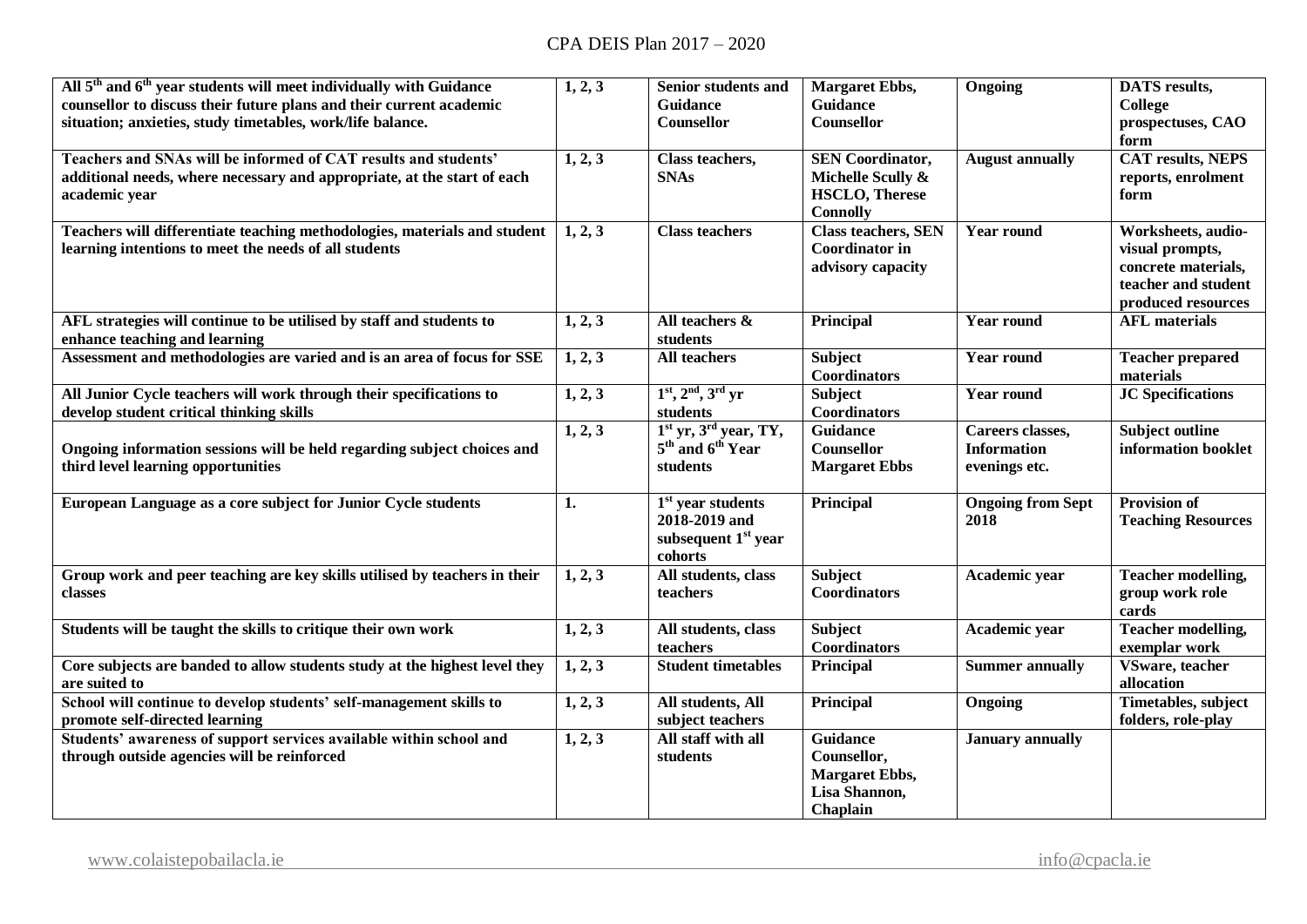| All students will goal set and reflect on achievements                                                                                                                                               | 1, 2, 3               | All students and<br>teacher                                                | Chaplain, HSCLO,<br><b>Guidance</b><br><b>Counsellor</b>                               | September/January/<br><b>April or May</b><br>annually |                                                                                               |
|------------------------------------------------------------------------------------------------------------------------------------------------------------------------------------------------------|-----------------------|----------------------------------------------------------------------------|----------------------------------------------------------------------------------------|-------------------------------------------------------|-----------------------------------------------------------------------------------------------|
| All 3 <sup>rd</sup> year/Transition year students will do DATS (differentiated<br>aptitude tests) to highlight their strengths and make informed decisions<br>about subject choices at senior cycle. | 1<br>$\boldsymbol{2}$ | $3rd/TY$ students                                                          | <b>Guidance</b><br>Counsellor<br><b>Margaret Ebbs</b>                                  | <b>October yearly</b>                                 | <b>DATS</b> books and<br>answer sheets                                                        |
| Special Education classes are timetabled for all students with additional<br>needs                                                                                                                   | 1, 2, 3               | <b>SEN</b> students and<br><b>SETs</b>                                     | <b>SEN Coordinator,</b><br><b>Michelle Scully</b>                                      | <b>September annually</b>                             | <b>VSware</b>                                                                                 |
| All Junior Cycle students pursue the JCSP from 1 <sup>st</sup> - 3 <sup>rd</sup> year                                                                                                                | 1, 2, 3               | All junior students                                                        | Kevin Shannon,<br><b>JCSP Coordinator</b>                                              | 3 years                                               | <b>JCSP</b> resources,<br>Junior cycle<br>specifications                                      |
| Students are encouraged to avail of homework club and study after<br>school                                                                                                                          | 1, 2, 3               | Exam students,<br>targeted students                                        | <b>SCP Coordinator,</b><br>Sarah Sheridan,<br><b>Therese Connolly,</b><br><b>HSCLO</b> | Each term                                             | <b>SCP</b> funding,<br><b>Supervisors</b>                                                     |
| All teachers will encourage students to utilise our valuable in-school<br>library                                                                                                                    | 1, 2, 3               | <b>All Teachers</b>                                                        | Celia McLoughlin,<br><b>School Librarian</b>                                           | Ongoing                                               | <b>School Library</b>                                                                         |
| Students will be encouraged to present their work in a range of mediums                                                                                                                              | 1, 2, 3               | <b>All Teachers</b>                                                        | <b>Literacy Team</b>                                                                   | Ongoing                                               | Display boards,<br><b>ICT, Video</b><br>recording<br>equipment                                |
| Teachers will fill in 'Initial concern forms' for any students they are<br>concerned about in terms of their ability to access the curriculum                                                        | 1, 2, 3               | <b>Class Teachers</b>                                                      | <b>SEN Co-ordinator,</b><br><b>Michelle Scully</b>                                     | As needs become<br>evident                            | <b>Initial Concerns</b><br>Form, Standardised<br><b>Tests</b>                                 |
| All students will be encouraged to participate in at least one extra-<br>curricular activity to enhance engagement                                                                                   | 1, 2, 3               | <b>School Projects</b><br>Coordinator, all<br>extra-curricular<br>teachers | <b>HSCLO</b>                                                                           | Ongoing                                               | <b>Staff enthusiasm</b><br>and commitment to<br>facilitating<br>extracurricular<br>activities |
| Students will adhere to the Code of Behaviour and will not be permitted<br>to interfere with the teaching and learning of themselves or others                                                       | 1, 2, 3               | <b>All students</b><br>working with all<br>teachers                        | <b>Deputy Principal,</b><br>tutors                                                     | Ongoing, year<br>round                                | Code of Behaviour,<br>school journal,<br><b>VSWare</b>                                        |

#### **Monitoring:**

State how progress will be monitored and at what intervals (monthly/ termly/annually...) over the three years

State Exams examined in August and September by Principal and Deputy Principal. Compared with national and DEIS averages in October annually. Compared year on year.

Teachers provide data on students taking HL, OL or FL in their subjects in October; monitored by DP throughout the year as change of level forms are collated.

Christmas, summer and mock examinations will be reviewed in conjunction with ability, motivation and goals set.

Teachers will review their class assessments in line with teacher, parent and student expectations; referring students on appropriately where necessary.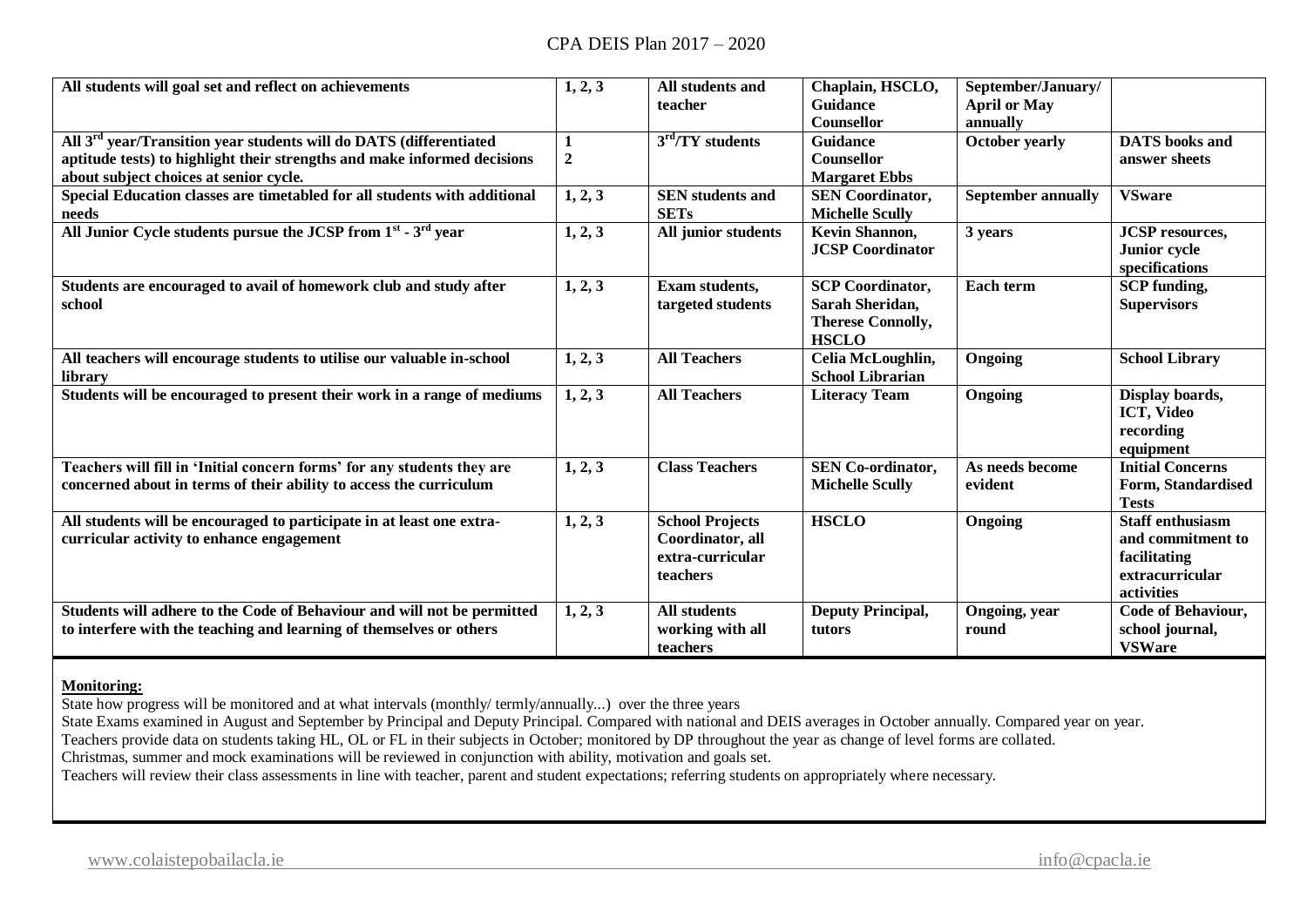**Evaluation:**

October 2019 for 1<sup>st</sup> cohort October 2020 for 2nd cohort Targets reviewed on reflection of data.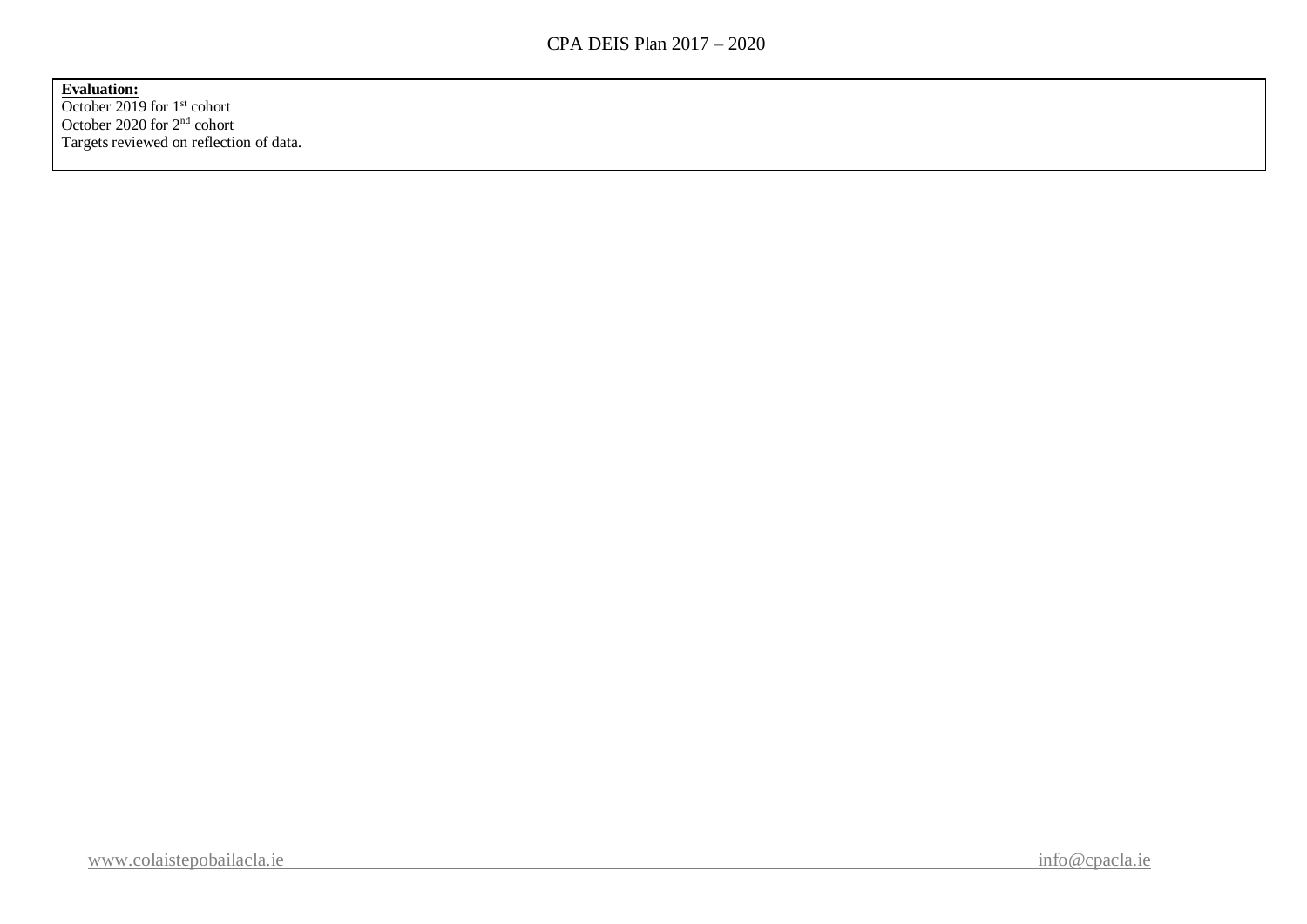## **2.7. Plan to improve Partnership with Parents**

#### **Target(s):**

State in specific terms how Parental Engagement should improve as a result of measures in the school's DEIS plan *(number the targets)*

- **1. Attendance at PTM will increase from 88% 2017-2018 to 92% 2018-2019 to 95% 2019-2020**
- **2. Parent attendance at trips out of school will rise from 2 trips in 2017-2018 to 5 trips 2018-2019, increasing year on year**
- **3. Parent attendance at information nights will rise from below 40% on average in 2017-2018 to 55% in 2018-2019, increasing year on year.**

#### **Actions:**

State proposed measures (both existing and new) to improve Parental Engagement. *Actions should be sequenced and coordinated over the three years of the plan to achieve maximum effect*

| <b>Measure</b>                                                                                                                                                                           | To address<br>Target no.                    | Who?                                       | <b>Lead responsibility</b>                 | When?                                                                | <b>Resources?</b>                                                         |
|------------------------------------------------------------------------------------------------------------------------------------------------------------------------------------------|---------------------------------------------|--------------------------------------------|--------------------------------------------|----------------------------------------------------------------------|---------------------------------------------------------------------------|
| Meet with Parents Association to evaluate all policy decisions                                                                                                                           | $\overline{2}$<br>3                         | <b>Parents Association</b>                 | H.S.C.L.<br><b>Thérése Connolly</b>        | <b>Ongoing throughout</b><br>the year (monthly<br>meetings)          |                                                                           |
| Publish policy documents on school website                                                                                                                                               | 3                                           | <b>PR/Social Media</b><br><b>Team</b>      | Principal                                  | As ratified by BOM                                                   | <b>School website</b>                                                     |
| Through the Parents' Association parents are invited to get garda vetted<br>so they can accompany groups on trips out of school and can help with<br><b>Extra-Curricular activities.</b> | $\overline{2}$                              | <b>All Parents</b>                         | <b>H.S.C.L.</b><br><b>Thérése Connolly</b> | <b>Ongoing throughout</b><br>the year                                | <b>Garda Vetting</b><br>forms/ETB<br>paperwork                            |
| Meet with parents and evaluate the needs for additional classes evening<br>classes i.e. Computer classes/Mathematics/Gaeilge                                                             | $\mathbf{3}$                                | <b>All Parents</b>                         | <b>H.S.C.L.</b><br><b>Thérése Connolly</b> | September 2017                                                       | <b>Provision of</b><br><b>Teaching Resources</b>                          |
| Visit Parents of targeted students and contact parents of all First Years.                                                                                                               | $\overline{2}$<br>$\overline{\mathbf{3}}$   | <b>H.S.C.L.</b><br><b>Thérése Connolly</b> | <b>H.S.C.L.</b><br><b>Thérése Connolly</b> | <b>Ongoing from Sept</b><br>2017                                     | <b>HSCLO</b>                                                              |
| Communication with parents regularly through meetings, letter, phone-<br>call, social media, parent teacher meetings, student journal, open nights<br>& events organised for parents     | $\boldsymbol{2}$<br>$\overline{\mathbf{3}}$ | <b>All Staff &amp; Parents</b>             | Principal                                  | Ongoing                                                              | <b>Website, Facebook</b><br>Page, Staff, Guest<br><b>Speakers, VSWARE</b> |
| All Parents will be encouraged and reminded to attend Parent Teacher<br>Meetings; follow up with those not in attendance.                                                                |                                             | <b>HSCLO</b> Therese<br><b>Connolly</b>    | Principal                                  | At start of school<br>year and in the<br>weeks preceding<br>meetings | Website, text, school<br>calendar, HSCL                                   |
| Record attendance at all ptms, information evenings and courses running                                                                                                                  | 1, 2, 3                                     | <b>H.S.C.L.</b><br><b>Thérése Connolly</b> | <b>H.S.C.L.</b><br><b>Thérése Connolly</b> | <b>All meetings</b>                                                  | <b>Collated</b><br>spreadsheets                                           |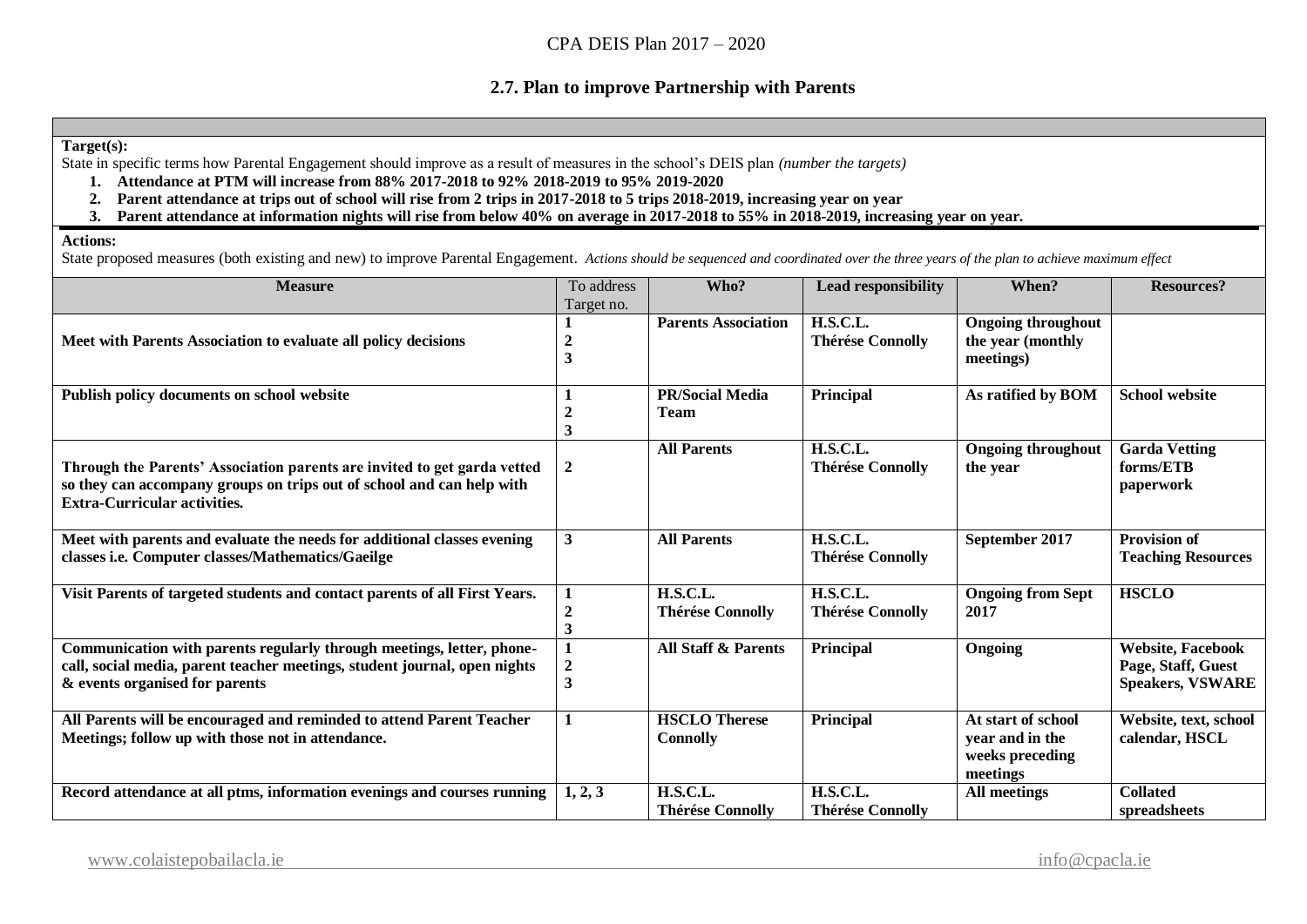| Develop digital communication strategies to communicate more<br>effectively with parents and guardians | 1, 2, 3 | IT contractors,<br>school secretary,<br><b>HSCLO</b> , all staff | <b>Principal</b>        | <b>Ongoing since Sept</b><br>2017 | <b>VSWare, Microsoft</b><br>365      |
|--------------------------------------------------------------------------------------------------------|---------|------------------------------------------------------------------|-------------------------|-----------------------------------|--------------------------------------|
| Utilise parental expertise to work with specific members of the student<br>body                        |         | <b>HSCLO, link</b><br><b>teachers</b>                            | <b>Principal</b>        | Ongoing                           | Parental garda<br>vetting clearance, |
|                                                                                                        |         |                                                                  |                         |                                   | resources will vary.                 |
| Parents are encouraged to support their children at school mass and                                    | 2, 3    | <b>Chaplain, HSCLO</b>                                           | Lisa Shannon.           | September & May                   |                                      |
| graduation ceremonies                                                                                  |         |                                                                  | <b>Therese Connolly</b> | annually                          |                                      |

**Monitoring:**

**Each target monitored on a term by term basis. Providing the necessary resources are in place in particular for measure 2.**

#### **Evaluation:**

**1. We will look at original baseline data and targets and rewrite them and compare.**

**2. Parent Survey assessing attitude to school and their assessment of the level of inclusion they feel they have in school life will be conducted annually.** 

**3. Attendance at meetings, Parents' Association meetings and parent teacher meetings will be logged as one measure of parental involvement.**

**4. Analyse the number of events where garda escorted parents have supported the school and acted as additional adult supervisors**

**5. Log the number of text messages and letters sent to parents and compare year on year.**

**6. Track engagement on social media for school posts. Analyse termly.**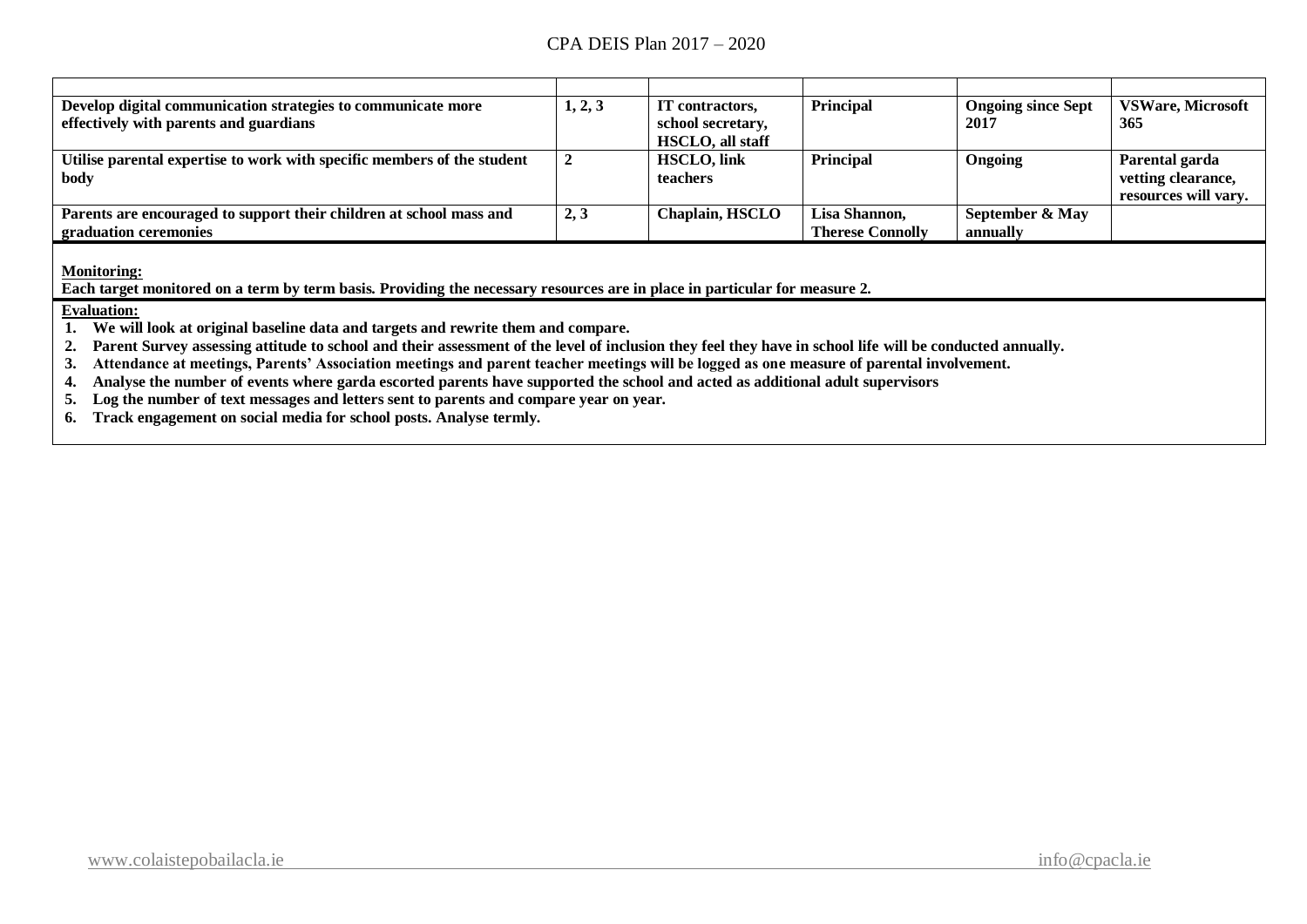## **2.8. Plan to improve Partnership with Others**

#### **Target(s):**

State in specific terms how Community Links should improve as a result of measures in the school's DEIS plan *(number the targets)*

- **1. To promote partnership with Local Feeder Schools; increase attendance at Taster Day from students of non-traditional feeder schools from 20% (2017-2018) to 50% (2019- 2020)**
- **2. School Profile will be heightened in the local community. Increase the number of articles in the local paper from 4 articles in the 2017-2018 year to 1 per month 2018-2019, maintain or increasing this year on year.**
- **3. To facilitate Adult Learning in conjunction with the other education providers based in Achill. School will seek to increase participation in classes run by 10%; 5% in 2018- 2019 and an additional 5% in 2019-2020**

#### **Actions:**

 $\overline{a}$ 

State proposed measures (both existing and new) to improve Community Links *Actions should be sequenced and coordinated over the three years of the plan to achieve maximum effect*

| <b>Measure</b>                                                       | To address              | Who?                       | <b>Lead responsibility</b> | When?             | <b>Resources?</b>         |
|----------------------------------------------------------------------|-------------------------|----------------------------|----------------------------|-------------------|---------------------------|
|                                                                      | target(s)               |                            |                            |                   |                           |
|                                                                      | no.                     |                            |                            |                   |                           |
|                                                                      |                         | VTOS, Outdoor              | <b>H.S.C.L.</b>            | Ongoing           | <b>Venue</b>              |
| Develop the profile of the school within the community. Have regular | $\overline{\mathbf{2}}$ | <b>Education Centre,</b>   | <b>Thérése Connolly</b>    |                   |                           |
| meetings.                                                            | 3                       | <b>Community Futures</b>   |                            |                   |                           |
|                                                                      |                         | initiative.                |                            |                   |                           |
| Use website, Facebook page, school newsletter and local newspaper to |                         | <b>PR/Social Media</b>     | Principal                  | <b>Ongoing</b>    | ICT, local journalists    |
| publicise school activities, accomplishments and events.             |                         | <b>Team</b>                |                            |                   | and photographers         |
|                                                                      |                         |                            |                            |                   |                           |
| TY students will work with local horticulturist to improve the local |                         | <b>TY Students</b>         | <b>Kevin Shannon (TY</b>   | <b>Throughout</b> |                           |
| environment                                                          |                         |                            | Co-ordinator)              | school year       |                           |
| TY students will do community work in St Fionnán's Community         |                         | <b>TY Students</b>         | <b>Kevin Shannon (TY)</b>  | <b>Throughout</b> |                           |
| <b>Nursing Unit weekly</b>                                           | $\overline{2}$          |                            | Co-ordinator)              | school year       |                           |
| Co-curricular facilitators will be sourced from the locality where   |                         | <b>Teachers organising</b> | <b>Principal</b>           | As required       | Driving Instructor &      |
| possible.                                                            | 2                       | specialist talks,          |                            |                   | car                       |
|                                                                      | 3                       | training for               |                            |                   | <b>First Aid Trainers</b> |
|                                                                      |                         | staff/students/            |                            |                   | <b>Manual Handling</b>    |
|                                                                      |                         | parents                    |                            |                   | <b>Trainers</b>           |
|                                                                      |                         |                            |                            |                   | <b>Specialised sport</b>  |
|                                                                      |                         |                            |                            |                   | coaching, e.g., sailing,  |
|                                                                      |                         |                            |                            |                   | golf                      |
|                                                                      |                         |                            |                            |                   | <b>Internet Safety</b>    |
|                                                                      |                         |                            |                            |                   | <b>Cooking</b>            |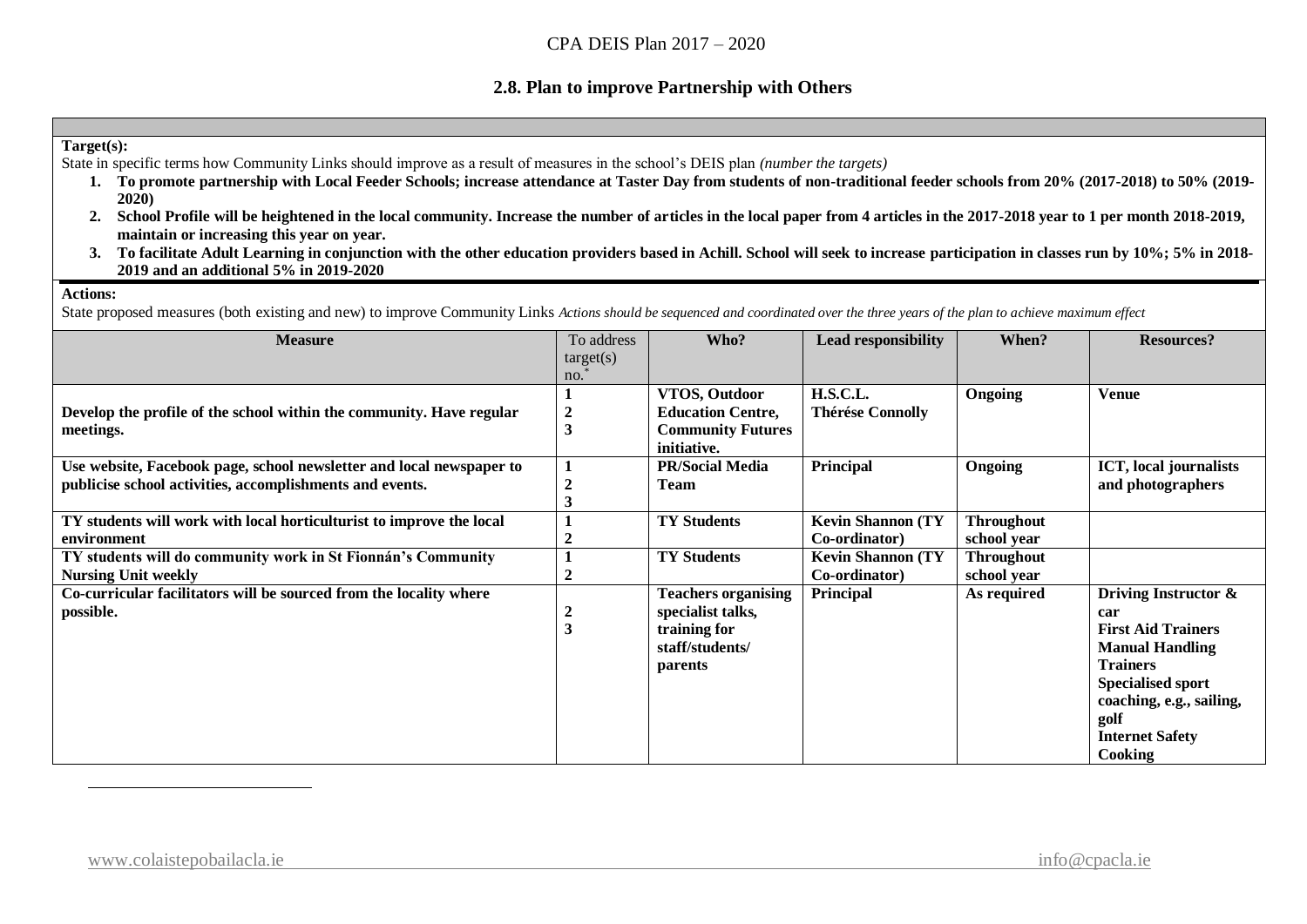|                                                                                                                                               |                                                             |                                                                                                 |                                                                    |                                                                                           | <b>Demonstrations</b>                                                                                 |
|-----------------------------------------------------------------------------------------------------------------------------------------------|-------------------------------------------------------------|-------------------------------------------------------------------------------------------------|--------------------------------------------------------------------|-------------------------------------------------------------------------------------------|-------------------------------------------------------------------------------------------------------|
| $1st$ year students and their English teachers will link in with local national                                                               |                                                             | $1st$ year students                                                                             | <b>HSCLO, Therese</b>                                              | October-April                                                                             | <b>Novel and supporting</b>                                                                           |
| schools for 'One Book One Read' literacy Programme                                                                                            | $\mathbf 2$                                                 | <b>English teachers</b>                                                                         | <b>Connolly</b>                                                    | annually                                                                                  | materials                                                                                             |
| School will participate in St Patrick's Day Parade                                                                                            | $\mathbf{1}$<br>$\boldsymbol{2}$<br>3                       | <b>Staff &amp; Students</b>                                                                     | <b>Kate Callaghan (Art</b><br>Teacher)                             | <b>Annually from</b><br>2018                                                              | <b>Materials to make float</b>                                                                        |
| School will give open invitations to community members to attend<br>performances such as the Christmas Carol Services and plays/musicals      | $\mathbf{1}$<br>$\boldsymbol{2}$<br>$\overline{\mathbf{3}}$ | <b>Staff &amp; Students</b>                                                                     | Principal                                                          | As events are<br>held; Christmas<br>annually and as<br>other<br>performances<br>are held. | <b>Venue and performers</b>                                                                           |
| Students will assist local volunteers to decorate locality when requested.                                                                    | 1<br>$\mathbf 2$                                            | <b>TY Students</b>                                                                              | <b>Kevin Shannon (TY)</b><br>Co-ordinator)                         | As required                                                                               | <b>Bunting, flags, ribbons</b><br>etc                                                                 |
| Continue to work closely with outside agencies to improve student<br>outcomes                                                                 | $\overline{1}$<br>$\overline{2}$                            | <b>SEN Staff, ASD</b><br>Staff, All Staff,<br>HSCLO, Chaplain,<br><b>Guidance</b><br>Counsellor | Principal                                                          | <b>As Available</b>                                                                       | Tusla, Local GPs,<br>Social workers,<br><b>CAMHS</b> , Western<br>Care, S&L Therapists,<br><b>OTs</b> |
| Set up classes for Parents of targeted students. Link with other local<br>agencies                                                            | 3                                                           | S.C.P                                                                                           | <b>Principal</b><br><b>H.S.C.L.</b><br><b>Thérése Connolly</b>     | Ongoing<br>throughout the<br>year                                                         | <b>School</b>                                                                                         |
| Work with Primary School Principals and other relevant staff                                                                                  | $\mathbf{1}$<br>$\overline{2}$                              | <b>Primary School</b><br>Principals and staff<br>H.S.C.L<br><b>Thérése Connolly</b>             | <b>H.S.C.L.</b><br><b>Thérése Connolly</b>                         | September 2017                                                                            | <b>Student reports and</b><br>local expertise                                                         |
| Use of the school premises for community events                                                                                               | $\mathbf{1}$<br>$\overline{2}$<br>$\overline{\mathbf{3}}$   | Principal<br><b>Deputy Principal</b>                                                            | Principal                                                          | <b>Ongoing from</b><br><b>Sept 2017</b>                                                   | As required                                                                                           |
| Students will continue to participate in work experience in the local and<br>wider community as an integral part of Transition Year and LCVP. | $\mathbf{1}$<br>$\overline{2}$                              | TY, 5 <sup>th</sup> Yr Students                                                                 | Programme Co-<br>ordinator, Kevin<br><b>Shannon</b>                | Ongoing; 3<br>weeks in Ty, 1<br>week in 5 <sup>th</sup> yr                                | Insurance paperwork,<br>garda vetting as<br>appropriate                                               |
| Students will continue to receive talks from local agencies; the Gardai,<br>Tusla, Coast Guard, MindSpace etc.                                | $\mathbf{1}$<br>$\overline{2}$                              | <b>Students</b>                                                                                 | <b>HSCL, Therese</b><br>Connolly, Chaplain,<br><b>Lisa Shannon</b> | <b>Periodically</b>                                                                       | Relevant speakers,<br>appropriate<br>presentation equipment<br>and meeting space                      |
| The school will continue to hold an Open Evening for members of the<br>local community to attend.                                             | $\mathbf{1}$<br>$\overline{2}$<br>$\overline{\mathbf{3}}$   | All staff                                                                                       | <b>Principal</b>                                                   | <b>January</b><br>annually                                                                | <b>Staff and subject</b><br>materials                                                                 |
| Principal and Deputy Principal will visit every National School in the                                                                        | $\mathbf{1}$                                                | <b>Principal</b>                                                                                | <b>Principal</b>                                                   | <b>January</b>                                                                            | <b>Prospectus</b>                                                                                     |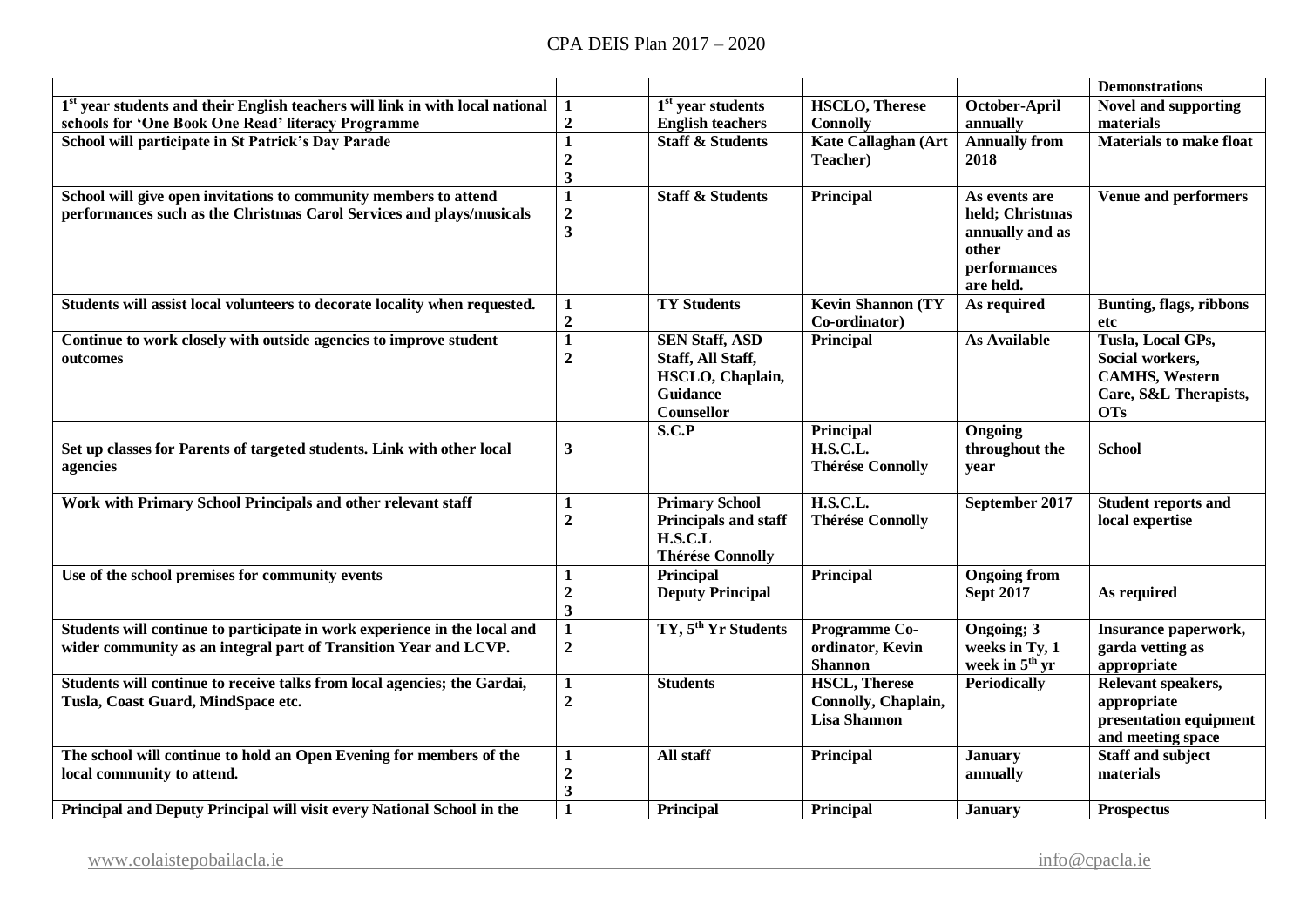| catchment area                                                                          |                | <b>Deputy Principal</b>                                                                                            |                                                        | annually                                      |                                                                                                                                                                  |
|-----------------------------------------------------------------------------------------|----------------|--------------------------------------------------------------------------------------------------------------------|--------------------------------------------------------|-----------------------------------------------|------------------------------------------------------------------------------------------------------------------------------------------------------------------|
| Students will fundraise for local, national and international causes                    | $\overline{2}$ | Link teachers;<br>chaplain, TY<br>Coordinator,<br><b>Projects</b><br><b>Coordinator, CSPE</b><br>and SPHE teachers | <b>Principal/Deputy</b><br>Principal                   | <b>Periodically</b>                           | Shoe Box Appeal,<br><b>Fundraising permits,</b><br>daffodil day pins,<br>Gearoid's Smile pins,<br>other permits and<br>fundraising materials<br>as events arise. |
| Students will be encouraged to participate in John Paul II Awards                       | 1, 2           | Link teachers for<br>achievements,<br>projects coordinator                                                         | Chaplin                                                | Ongoing                                       | <b>Student record of</b><br>achievement                                                                                                                          |
| Where possible materials will be purchased from local suppliers                         | $\overline{2}$ | <b>Purchasing</b><br>teachers, e.g.<br>woodwork materials                                                          | Principal                                              | <b>Periodically</b><br>throughout the<br>vear | Procurement protocols,<br>tenders, budgetary<br>allowances                                                                                                       |
| Students will all attend and music students will participate in Harp<br>festival        | 1, 2,          | Link teachers and<br>music teacher                                                                                 | Doreen O'Connor<br>and Phil Duffy                      | <b>Annually;</b><br>October                   | <b>Musical instruments,</b><br>local venues                                                                                                                      |
| Students will participate in a local beach clean up                                     | 1, 2           | <b>CSPE, Geography</b><br><b>teachers</b>                                                                          | <b>Green Schools</b><br>Coordinator, Breda<br>O'Malley | <b>Annually in late</b><br><b>Spring</b>      | Bags, gloves, litter<br>pickers                                                                                                                                  |
| Students will visit local enterprises as part of their Enterprise Link<br><b>Module</b> | $\overline{2}$ | $6th$ yr LCVP<br>students and<br><b>teachers</b>                                                                   | Kevin Shannon,<br><b>LCVP Coordinator</b>              | $1st$ term of $6th$<br>year.                  | Links with local<br>enterprises                                                                                                                                  |

#### **Monitoring:**

**At the end of each year the measures will be reviewed; staff, student counsel, parents' association, BOM.**

1. **Track the number of meetings with outside agencies.**

2. **Track attendance at all meetings, talks etc.**

3. **Collate data on the number of fundraisers undertaken.**

4. **Document all articles published in local media.**

5. **Ask for parent and community leaders' feedback on school involvement in the community. Conduct a survey of students and parents annually.**

#### **Evaluation:**

1. **Evaluation will be done annually and collated at the end of the three years.**